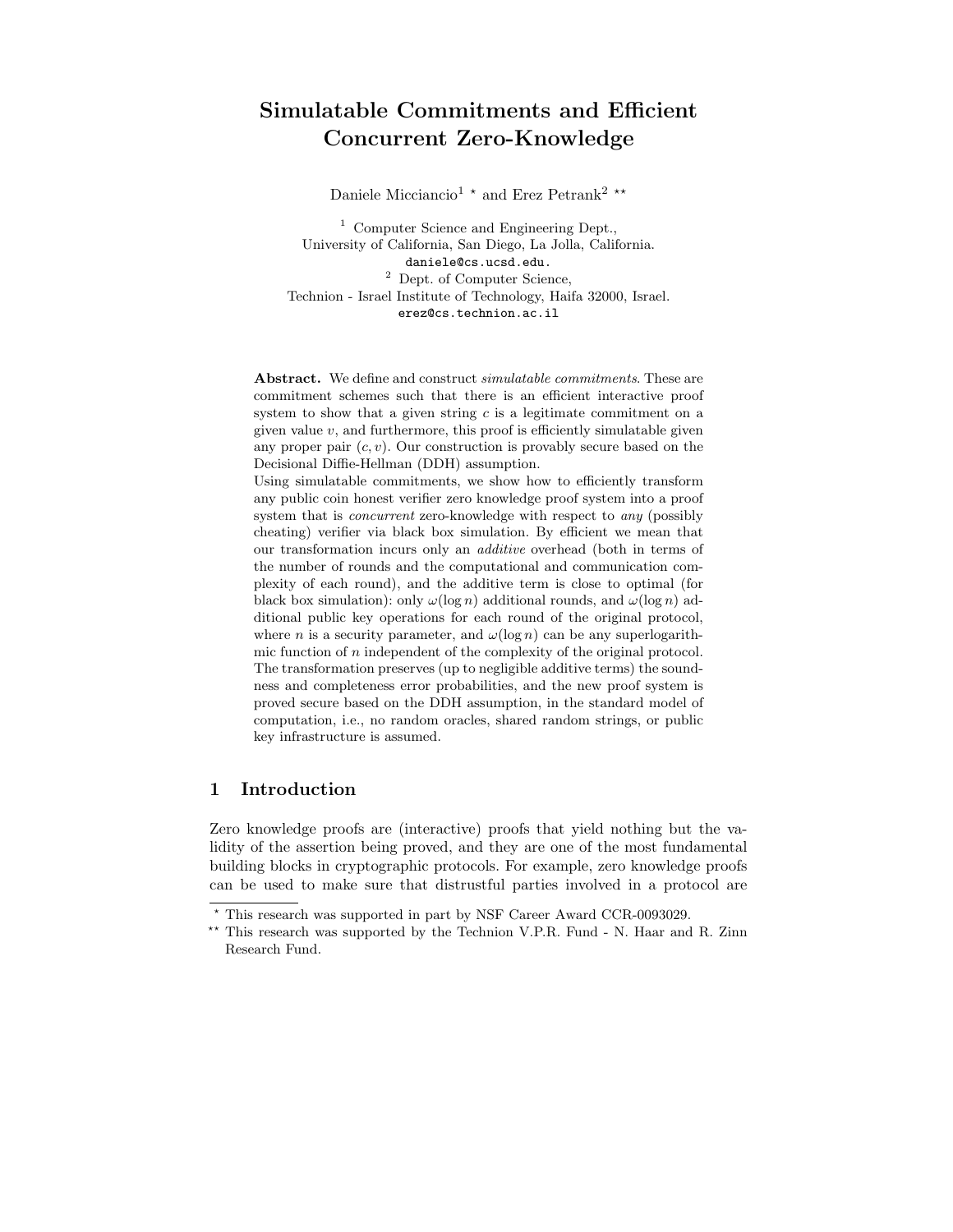really following the protocol instructions, without revealing any extra information. The original formulation of the notion of zero knowledge [22] considers a single prover and a single verifier working in isolation. This formulation is inadequate for real applications where zero knowledge proofs are used as part of complex protocols. In order to use zero knowledge proofs in real applications one needs to make sure that the proof system is zero knowledge not only when executed in isolation, but also when many instances of the proof system are executed asynchronously and concurrently. This strong notion of zero knowledge, first discussed in [15, 13], has been the subject of many recent investigations [14, 27, 13, 12, 9, 4, 32, 26, 5, 7, 1]. For example, in [9, 4], it is shown that if a public key infrastructure (PKI) is in place, then all languages in NP have an efficient (constant round) concurrent zero knowledge proof system. Unfortunately, in the standard model, where no PKI is available, Canetti, Kilian, Petrank and Rosen [5] have shown that no nontrivial language (i.e., no language outside BPP) has constant round black box concurrent zero knowledge proofs. In particular, [5] provides a  $o(\log n/\log \log n)$  lower bound on the number of rounds for any such protocol. Interestingly, Richardson and Kilian [31] presented a concurrent blackbox zero knowledge interactive proof for all NP, demonstrating the existence of such a proof. The proof required a polynomial (in the security parameter  $n$ ) number of rounds. Kilian and Petrank [26] have drastically reduced the number of rounds by providing a simulator and an analysis showing that a polylogarithmic number of rounds is sufficient to achieve concurrent zero knowledge. Recently, the analysis of the simulator of [26] has been improved by Prabhakaran, Sahai and Rosen<sup>[30]</sup> showing that  $\omega(\log k)$  many rounds are enough.

Although less efficient than solutions in the PKI model, the solution of [31, 26, 30] is interesting because it may be used where a PKI is not possible, or as a mean to set up a public key infrastructure or establish common random strings. Namely, one possible good use of a moderately efficient concurrent zeroknowledge protocol in the standard model is that it can be used to register public keys with a certification authority and bootstrap the system. Once the PKI is available, then one can use the very efficient concurrent zero knowledge proofs in the PKI model.

#### 1.1 This work

The protocol and analysis of [31, 26, 30] are general plausibility results, showing that any language in NP has a concurrent zero knowledge protocol with a logarithmic number of rounds. Although the number of rounds is relatively small (in fact, within a  $\omega(\log \log n)$  factor from the optimal for black-box simulation), the steps of the protocol use general results about zero knowledge proof systems for any NP problem. Thus, the resulting protocol is not practical. The goal of this paper is to show that for a large class of languages, the ideas in [31, 26, 30] lead to concurrent zero knowledge proofs that are efficient enough to be practical, i.e., their cost is comparable (within any  $\omega(\log n)$  factor) with that of number theoretic operations commonly used in public key cryptography. We show that any language that admits a public coin honest verifier zero-knowledge proof system,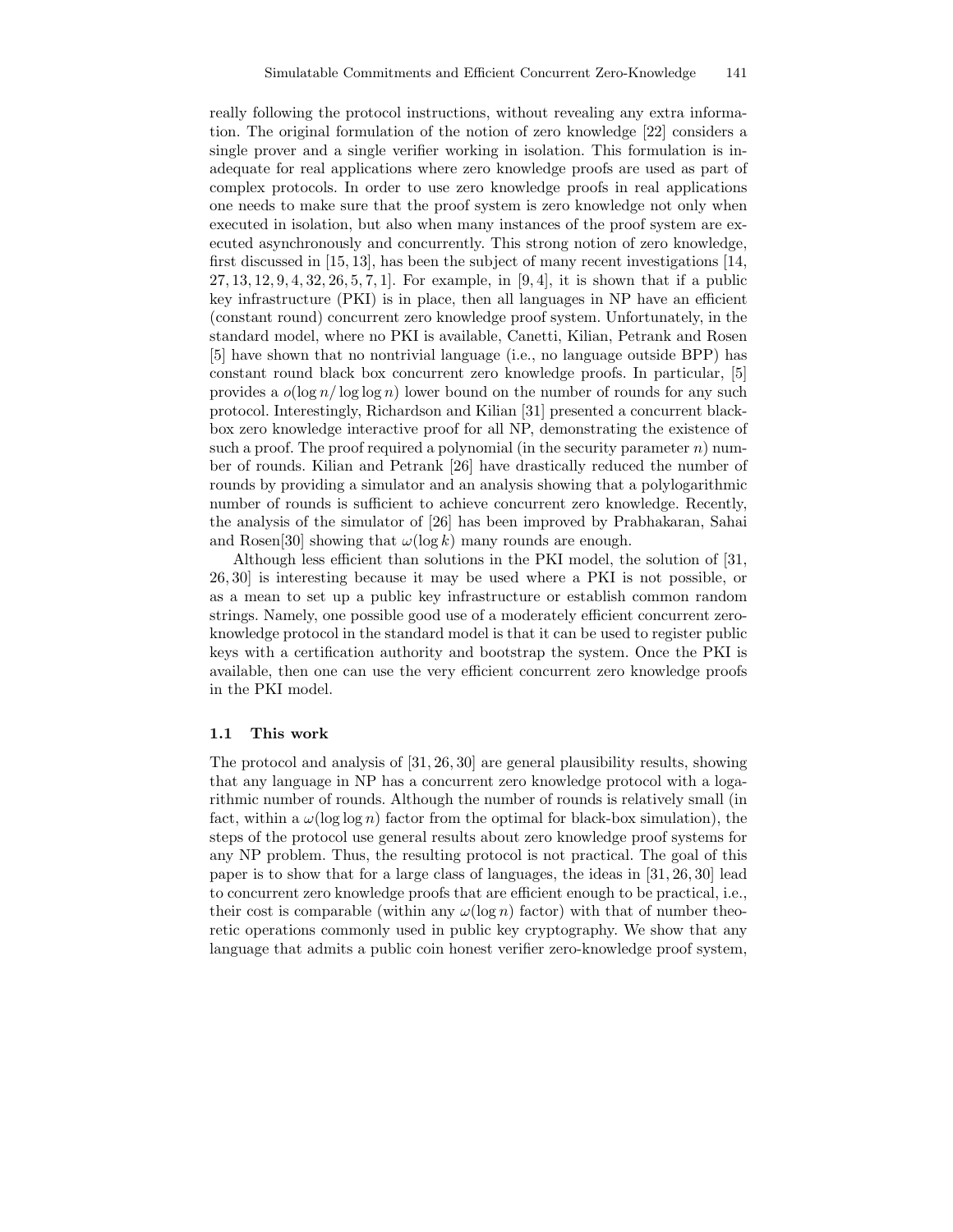#### 142 Daniele Micciancio and Erez Petrank

can be efficiently transformed into a very strong proof system. The new proof system is concurrent zero knowledge with respect to any (possibly cheating) verifier via black box simulations. The cost of the transformation is minimal:  $\omega(\log n)$ additional rounds (which, by [5], is close to optimal for black-box simulation), where the cost of each additional round is essentially the same of a standard public key operation (say, a modular exponentiation in a finite field). The computational overhead for the remaining rounds is also  $\omega(\log n)$  exponentiations for each pair of rounds of the original protocol. Moreover, the soundness and completeness error of the new protocol are essentially the same as the original one. Our protocols are based on a perfectly binding commitment scheme based on the Decisional Diffie-Hellman (DDH) assumption which satisfies some special properties. Note that our transformation works for many interesting protocols. In fact, many of the known zero-knowledge proof systems are public-coin (see for example [22, 20]). Note also that parallel repetition may be used with these protocols to reduce error since we only require honest verifier zero knowledge.

A weaker result that follows from our technique is a transformation of computational public-coins honest-verifier zero-knowledge proofs into computational public-coins zero-knowledge proofs that are good also for non honest verifiers (in the non-concurrent setting). Such a transformation trivially follows from the fact that everything provable is provable in computational zero-knowledge [20, 23, 2]: one can simply disregard the given public-coins honest-verifier zero-knowledge proof system, and construct a new computational (general) zero-knowledge proof system for the same language from scratch. However, this general (trivial) transformation is not efficient because it requires performing a reduction to a complete problem. Methods for improving the efficiency of the transformation to remove the honest-verifier restriction for computational zero-knowledge protocols have been investigated in [24] and can be obtained from the techniques in [6], but none of these results makes a practical protocol with a widely acceptable security assumption. Our techniques allow such a transformation for public coin zero-knowledge proofs with low overhead and building on the Decisional Diffie Hellman assumption. Note that a similar transformation from honest verifier to cheating verifier for statistical zero knowledge does not follow from general completeness results, yet, [21] shows that such transformation is possible in principle. Our transformation is much more efficient than the one in [21], but it does not preserve statistical zero knowledge, i.e., even if applied to a honest verifier statistical zero knowledge proof system, the transformed protocol will satisfy only computational zero knowledge.

Our protocols are based on a new primitive that we denote simulatable commitment schemes. These are commitment schemes that satisfy the standard requirements of commitment schemes with respect to secrecy and binding of a commitment phase and a reveal phase. We require two extra features of simulatable commitments. First, we require the existence of a proof system to show, given a pair of strings  $(c, v)$ , that c is a commitment to the value v. Second, we require an efficient simulator for the view of the honest verifier in this proof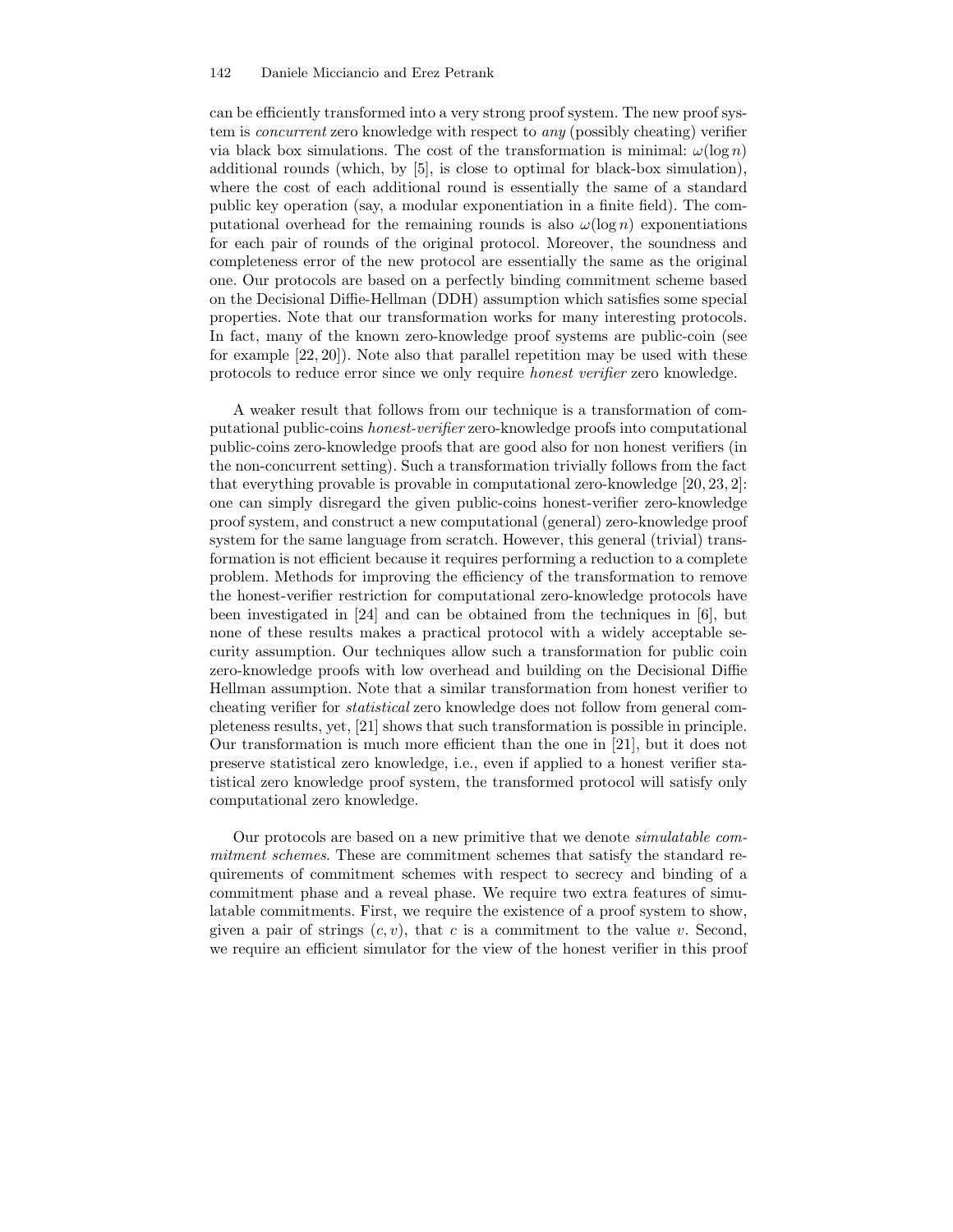system. The definition and construction of an efficient simulatable commitment scheme based on the DDH assumption are provided in Section 4.

It is worth noting the exciting result of Barak [1] presenting a constant round zero-knowledge proof with bounded concurrency. His zero-knowledge proof is a breakthrough in showing that a non trivial non black-box zero-knowledge proof exists. However, this protocol works in the model of bounded concurrency. A polynomial bound on the number of concurrent sessions must be known a priori and the length of each message is larger than this number. Thus, for defending against a large polynomial number of concurrent sessions (say,  $n^3$ ), we need a seemingly inefficient protocol with very long messages. From a practical standpoint we could not find a way to instantiate Barak's protocol in an efficient manner. We believe it is an interesting open question to find a way to make the constant-round zero-knowledge proof of Barak efficient enough to be used in practice.

#### 1.2 Alternative protocols

We are aware of two related protocols that may be used for obtaining concurrent zero-knowledge proof systems without requiring the usage of general NP reductions. The first is a protocol for resettable zero-knowledge that appeared in (the earliest version of) [4], and the other is the protocol of [30]. Both protocols are stated for a specific NP language, but may be used with other similar zero-knowledge public coins protocols. The class of zero knowledge protocols adequate for use with these techniques includes many of the known public coins zero-knowledge protocols (e.g., protocols where the simulator can be used to produce distributions indistinguishable from the conditional view of the verifier given its random coins), but it does not include the class of all honest verifier (public coins) zero-knowledge protocols. In order to explain the problems that arise when applying these transformations to generic public-coins honest-verifier protocols, we consider a different, but related, transformation that appears to be part of the cryptography community folklore. The folk theorem says: in order to transform a public-coins honest-verifier zero-knowledge protocol into one secure against possibly cheating verifiers (in the non-concurrent setting), let the verifier commit to its random queries at the beginning of the protocol, and then, in place of sending a random queries, open the initial commitments. This transformation (used for example in [19] to preserve zero-knowledge under parallel composition, following a suggestion from [20]) does not by itself enforce honest verifier behavior. Consider for example a honest-verifier proof system where, if the verifier sends the all 0's query the prover reveals some secret. This proof system can still be honest-verifier zero-knowledge because the chances that a honest verifier will send random query  $0<sup>n</sup>$  are negligible. Still, letting the verifier commit to the query beforehand does not keep a cheating verifier from making the query  $0^n$ , and extract some secret information from the prover.

It is possible to use some additional tricks (e.g., a two party coin tossing protocol) to make the constructions implicit in  $[4, 30]$  work also with any HVZK protocols, thus providing an alternative to the protocol in this paper. However,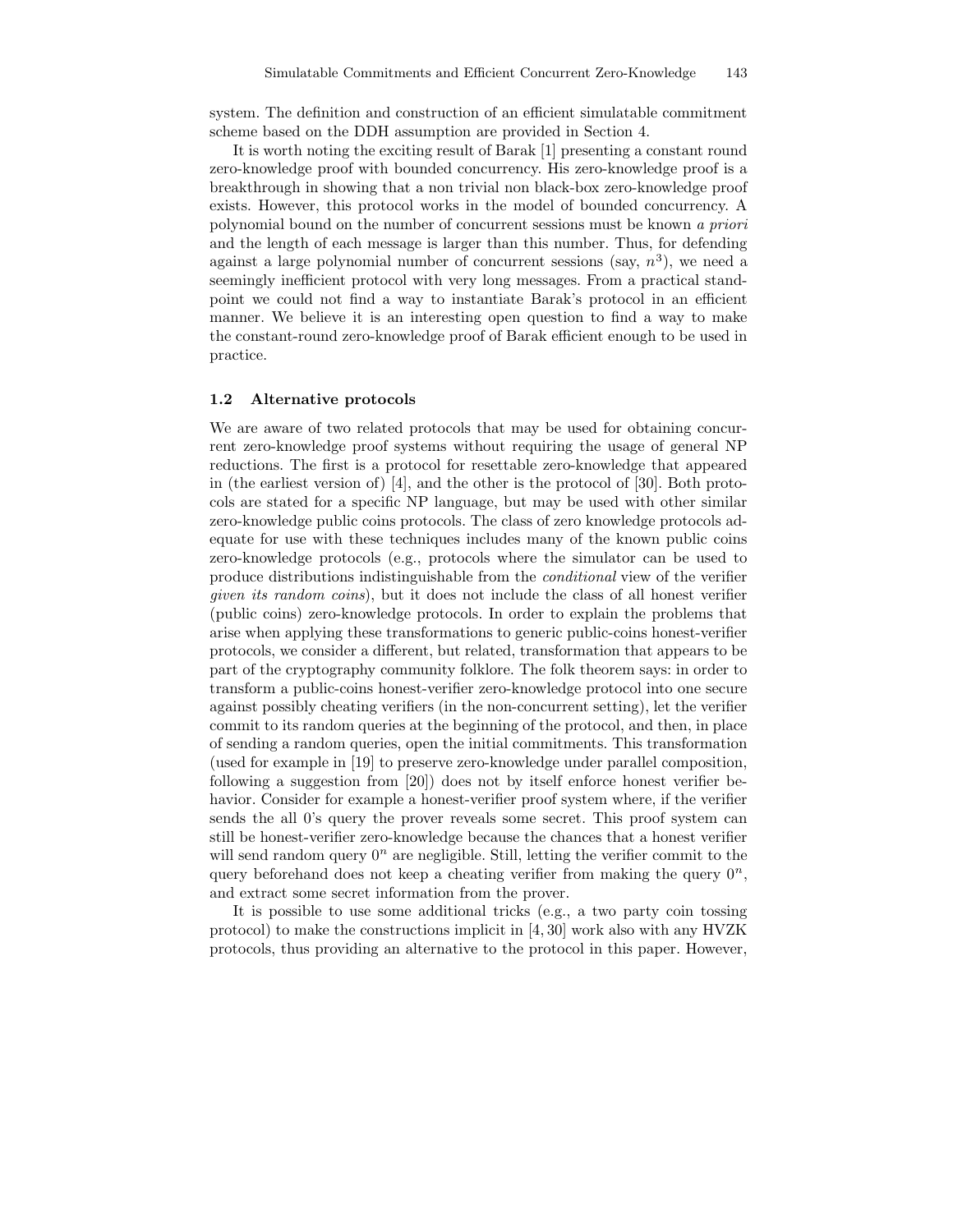these two constructions are much less efficient. The first one seems to require (even if adapted to state of the art work on concurrent zero-knowledge) a large number of commitments and it is based on the strong DLP assumption. The later protocol is also inefficient requiring  $O(\ell^2)$  commitments (for  $\ell$  being the number of rounds in the preamble). The construction in this paper requires only  $4(k + 1)\ell$  additional exponentiations, where k is the number of rounds in the honest verifier zero-knowledge protocol used (typically,  $k = 3$ ).

#### 1.3 Organization

The rest of the paper is organized as follows. In section 2 we introduce standard definitions and notation. In section 3 we describe the original concurrent zeroknowledge proof that we build on. In section 4 we define the special properties of simulatable commitments to be used in the main protocol, and describe a specific construction of simulatable commitments based on the Decisional Diffie Hellman assumption. In Section 5 we present the main result, showing how (efficient) simulatable commitments can be used to efficiently transform any public coin honest verifier zero knowledge protocol into a concurrent general zero knowledge one. In Section 6 we present the easier, yet interesting, transformation from any public coins honest verifier zero knowledge proof into a zero knowledge proof that is robust also against non honest verifiers.

# 2 Preliminaries

Due to lack of space, we refrain from presenting standard definitions such as zeroknowledge, auxiliary input zero-knowledge, black box simulation, and witness indistinguishability. We now present some issues that are more within the focus of this paper. In addition to the very basic definitions, we would like to stress the variants that are specifically interesting for us.

Public coin proofs: We say that a proof system is public coins if all the messages of the (honest) verifier are computed by choosing uniformly at random an element in a predetermined set and sending the chosen element to the prover. The power of verification stems (only) from the fact that future verifier messages (challenges) are not known to the prover before the verifier sends them.

The number of rounds: An interaction proceeds in *rounds* of communication. One of the parties sends a message to the second party, and then the other party responds. This goes on until the protocol ends. Each message sent is one round of the protocol. In particular, we will discuss 3 round proofs in which the prover sends one message, the verifier responds, and then the prover finishes with a last message.

Concurrent zero-knowledge. Following [13], we consider a setting in which a polynomial time adversary controls many verifiers simultaneously. However, since in this paper no timing assumption is needed, we slightly simplify the model of [13] and omit any reference to time. Without loss of generality we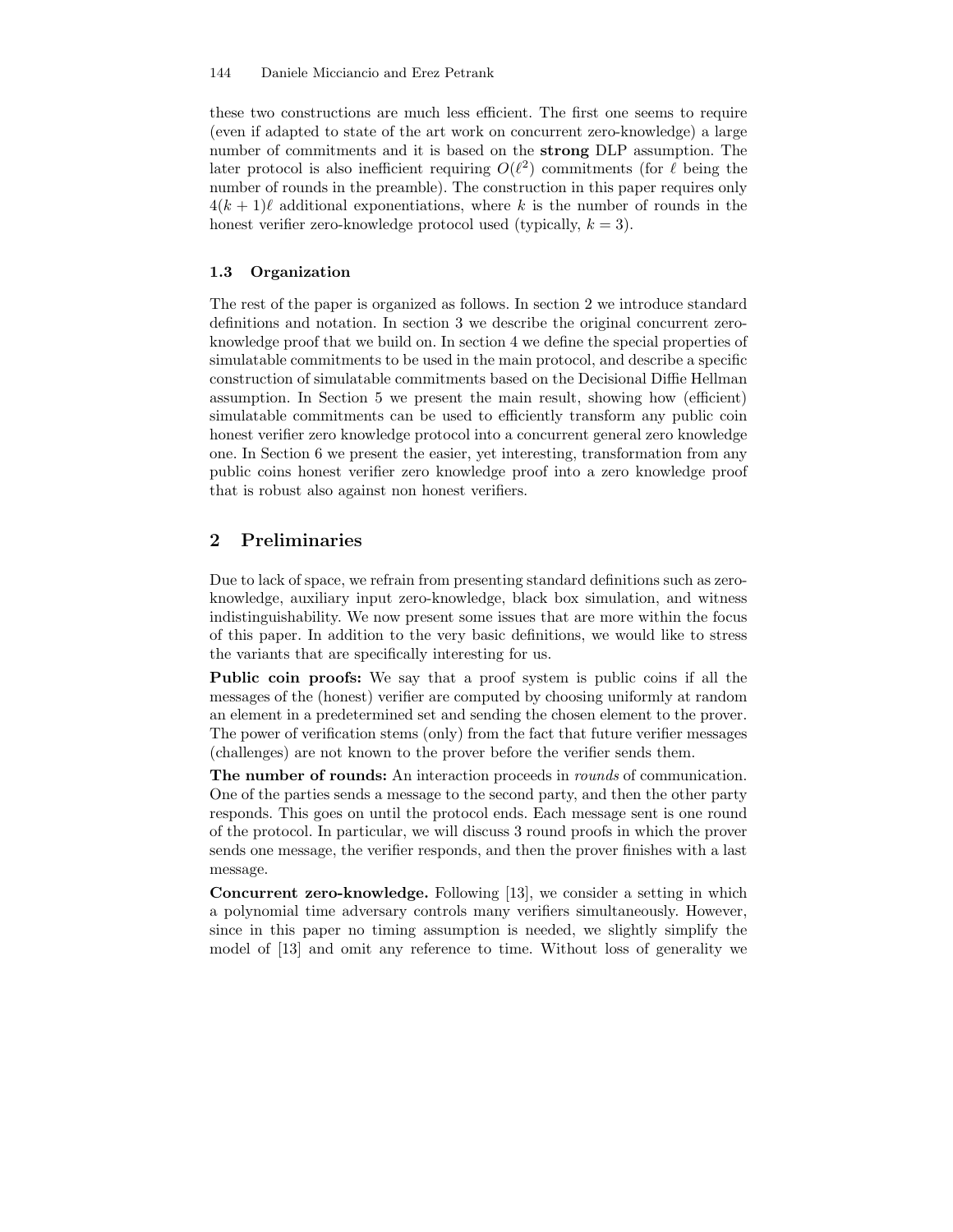also assume that messages from the verifiers are immediately answered by the prover. In other words, we assume that the conversation between the prover P and the verifiers  $V_1, V_2, \ldots$  is of the form  $v_1, p_1, v_2, p_2, \ldots, v_n, p_n$  where each  $v_j$  is a message sent by some verifier  $V_{i_j}$  to P, and the following  $p_j$  is a message sent by P to  $V_{i_j}$  in reply to  $v_j$ . The adversary A takes as input a partial conversation transcript, i.e., the sequence of messages received from the prover  $p_1, \ldots, p_k$  so far (with the verifiers' messages  $v_i$  and their senders  $V_i$ , being implicitly specified by the adversarial strategy  $A$ ). The output of A will be a pair  $(i, v)$ , indicating that  $P$  receives message  $v$  from a verifier  $V_i$ . The view of the adversary on input  $x$  in such an interaction (including all messages, and the verifiers random tapes) is denoted  $(P, \mathcal{A})(x)$ .

**Definition 1.** We say that a proof or argument system  $(P, V)$  for a language L is (computational) black box concurrent zero-knowledge if there exists a probabilistic polynomial time oracle machine  $S$  (the simulator) such that for any probabilistic polynomial time adversary A, the distributions  $(P, \mathcal{A})(x)$  and  $S^{\mathcal{A}}(x)$  are computationally indistinguishable for every string x in L.

In what follows, we will usually refer to the adversary  $A$  as the *adversarial* verifier or the cheating verifier, and denote it by  $V^*$ . All these terms have the same meaning.

Commitment schemes. We include a short and informal presentation of commitment schemes. For more details and motivation, see [18]. A commitment scheme involves two parties: The sender and the receiver. These two parties are involved in a protocol which contains two phases. In the first phase the sender commits to a bit (or, more generally, an element from some prescribed set), and in the second phase it reveals it. We make two security requirements which (loosely speaking) are:

- Secrecy: At the end of the *commit phase*, the receiver has no knowledge about the value committed upon.
- Binding property: It is infeasible for the sender to pass the commit phase successfully and still have two different values which it may reveal successfully in the reveal phase.

Various implementations of commitment schemes are known, each has its advantages in terms of security (i.e., binding for the prover and secrecy for the receiver), the assumed power of the two parties etc. Two-round commitment schemes with perfect secrecy can be constructed from any claw-free collection (see [18]). It is shown in [3] how to commit to bits with statistical security, based on the intractability of certain number-theoretic problems. Dåmgard, Pedersen and Pfitzmann [10] give a protocol for efficiently committing to and revealing strings of bits with statistical security, relying only on the existence of collisionintractable hash functions. Commitment schemes with perfect binding can be constructed from any one-way functions [28].

We will employ different commitment schemes for the prover and the verifier. The prover's scheme will be perfectly binding. In particular, in this work we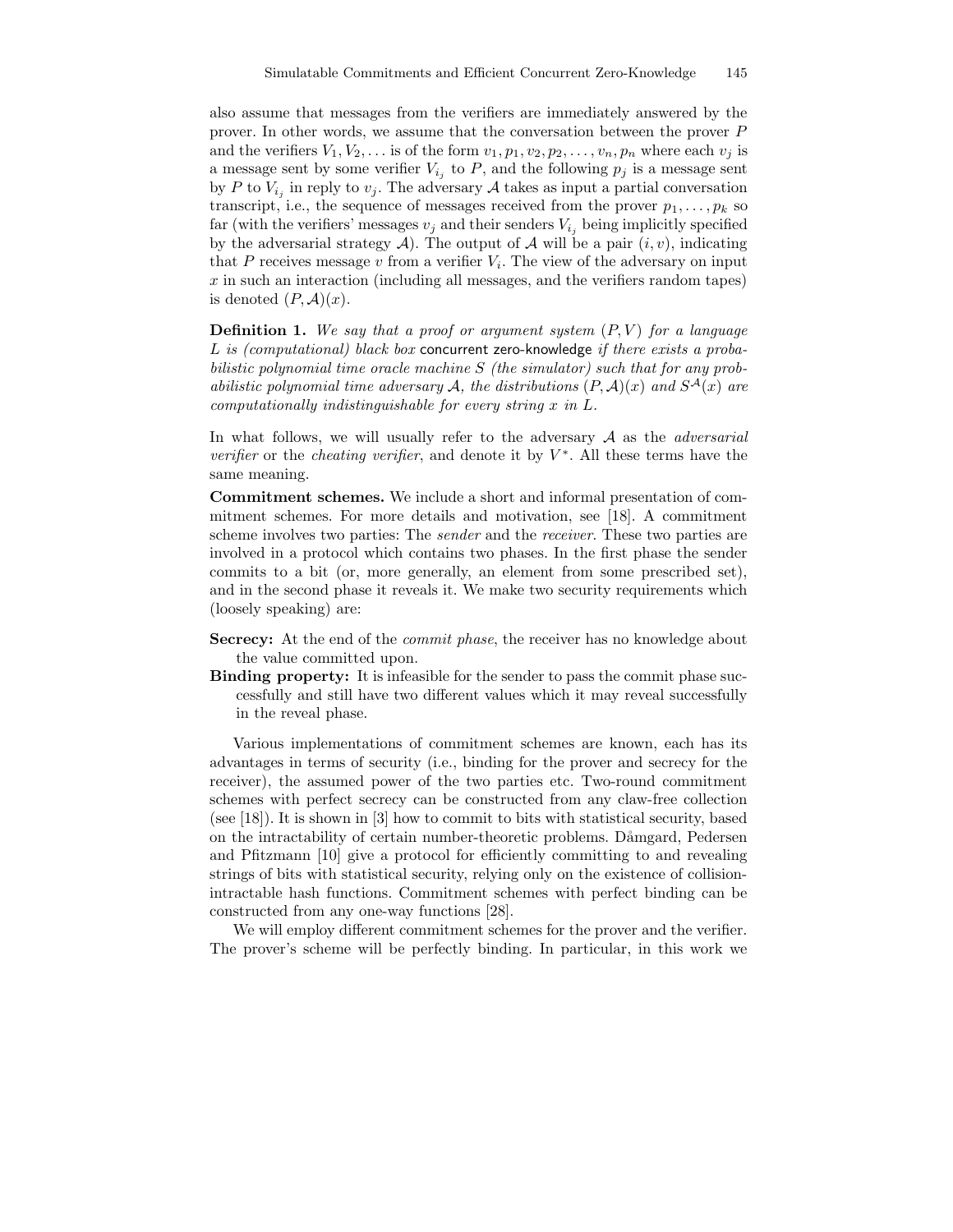construct commitment schemes that are perfectly binding and computationally secure with extra special properties. The details are given in Section 4. For perfectly hiding commitments used by the verifier, no special property is needed, and any scheme can be used. (We suggest using Pedersen's commitment, as this scheme can be implemented using the same global parameters as required by our simulatable commitment.)

The commitment scheme that we will use for the prover is non interactive, meaning that the commit phase consists of a single message from the prover to the verifier. The commitment message used to commit to value  $v$  using randomness r is denoted COMMIT<sub>r</sub> $(v)$ . The canonical decommitment procedure is also non interactive, and consist in revealing the randomness  $r$  used to compute the commitment message  $c$  to the verifier, who checks that  $c$  is indeed equal to COMMIT<sub>r</sub> $(v)$ .

### 3 The Richardson-Kilian protocol

Richardson and Kilian [31], following ideas of Feige, Lapidot, and Shamir [16], have proposed a concurrent zero-knowledge proof system, for any language in NP, with a polynomial number of rounds. Kilian and Petrank [26] have drastically improved the analysis of the protocol by presenting a new simulation technique and showing that a polylogarithmic number of rounds suffices. The analysis of the Kilian-Petrank simulator has been further improved by Prabhakaran, Sahai, and Rosen [30] showing that the number of rounds can be reduced to any superlogarithmic function  $\omega(\log n)$ .

The protocol itself has the following structure. Initially the verifier V commits to random values  $v_1, \ldots, v_\ell$ . Then P and V alternate  $\ell$  times, with P first committing to some value  $v'_i$ , and then V revealing  $v_i$  opening the corresponding commitment sent in the first round. The intuition is that  $P$  tries to guess the value of  $v_i$  before V decommits. However, since the commitment protocol used by  $V$  is statistically hiding, the prover has only a negligible chance at making the right guess  $v'_i = v_i$  for any  $i = 1, ..., \ell$ . After P has committed to  $v'_1, \ldots, v'_l$  and the verifier has successfully decommitted  $v_1, \ldots, v_l$ , P proves in zero knowledge that either  $v'_i = v_i$  for some i or  $x \in L$ . More precisely, if  $c_1, \ldots, c_\ell$  are the commitments to  $v'_1, \ldots, v'_\ell, P$  and V engage in a zero knowledge (in fact, witness indistinguishable is enough) proof that the string  $x' = (c_1, \ldots, c_\ell, v_1, \ldots, v_\ell, x)$  belongs to the NP language L' of all strings such that either  $x \in L$  or COMMIT $(v_i, r_i) = c_i$  for some i and  $r_i$ . The intuition for this second stage is that in a real interaction between the prover and the verifier, the chances of P correctly guessing a commitment  $c_i$  to the right string  $v_i$  before  $v_i$ is revealed is negligible. So, proving  $x' \in L'$  is essentially equivalent to showing  $x \in L$ . However, a simulator with black box access to the verifier strategy  $V^*$ can produce a conversation between  $P$  and  $V^*$  by first choosing random values for  $v'_i$ , and after some  $v_i$  is revealed, "rewind"  $V^*$  back to a point after the initial commitment of the verifier to  $v_1, \ldots, v_\ell$ , but before the commitment of P to  $c_i$ (e.g., right after the verifier reveals  $v_{i-1}$ ). During this second run, when the ad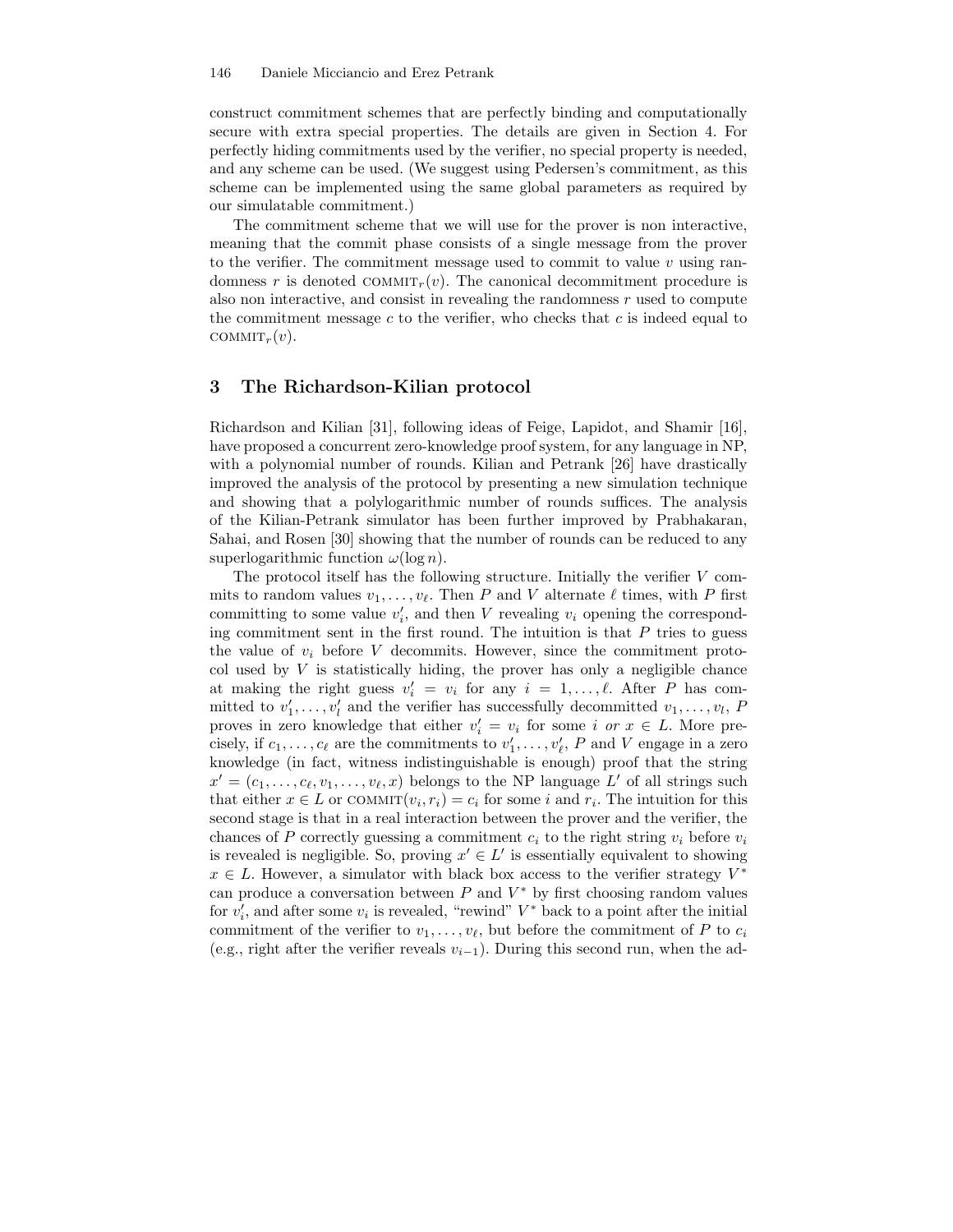versarial verifier reveals  $v_{i-1}$ , the simulator replies with a commitment to  $v_i$  (as revealed by  $V^*$  in the previous run). So, by the time the first stage of the protocol is over, the simulator knows a witness of  $x' \in L'$  (namely, the randomness used to commit to  $v'_i = v_i$ ), and can successfully prove the statement  $x' \in L'$  to the verifier. This is different from the witness used in a real interaction between  $P$  and  $V$ , but, because of the witness indistinguishability property of the proof system used in the second stage, the conversation transcript produced by the simulator will be indistinguishable from the real one. As a matter of terminology, the first and second stage of the proof are usually called the preamble and the body of the proof. The difficulty in carrying this simulation scheme is that the adversarial verifier can cause the simulator to fail by aborting the execution of the verifier protocol before revealing  $v_i$  during the first run (in which case the prover is also entitled to abort the protocol), but successfully decommitting  $v_i$  during the second run, causing the simulator to reach the body of the proof without knowing an NP-witness for  $x' \in L'$ . In [5] it is shown that if the number of rounds (in any concurrent black-box zero-knowledge proof system) is  $o(\log k/\log \log k)$ , then by coordinately aborting several concurrent executions of the protocol, the adversarial verifier can force the simulator to perform a superpolynomial number of rewinding operations in order to simulate the conversation for a non trivial language L. (Namely they show that any polynomial time simulator can be transformed into a probabilistic polynomial time decision procedure for  $L$ , showing that  $L$  is in BPP.)

In a sequence of papers [31, 26, 30], Richardson, Kilian, Petrank, Prabhakaran, Sahai and Rosen show that if the number of rounds in the preamble is set to any superlogarithmic function  $\omega(\log k)$  in the security parameter, then there is a polynomial time rewinding strategy that always allows the simulator to reach the second stage of any concurrent execution of the protocol with a valid commitment to  $v_i' = v_i$  for some *i*. Moreover, the rewinding strategy is independent (oblivious) of the adversarial verifier strategy. It follows (using standard hybrid techniques, and the secrecy properties of commitments and witness indistinguishable proofs) that the final transcript used by the simulator is indistinguishable from a real conversation.

#### 3.1 How we improve the proof system

Our protocol is based on the protocol of [31, 26, 30]. In particular, we use a similar structure of proof system with an important modification. Our proof of correctness relies on the proof in [26] with an additional analysis. In particular, our construction is based on a special commitment scheme such that committed values can be efficiently proved in zero knowledge, i.e., the proof of the commitment can be simulated. Interestingly, our proof system uses the simulator of the commitment scheme as a subroutine, while the concurrent simulator uses the actual proof system (of the commitment scheme). This provides an interesting application of zero-knowledge simulation where the simulator (of the commitment scheme) is not only used in the proof of security of the application, but it is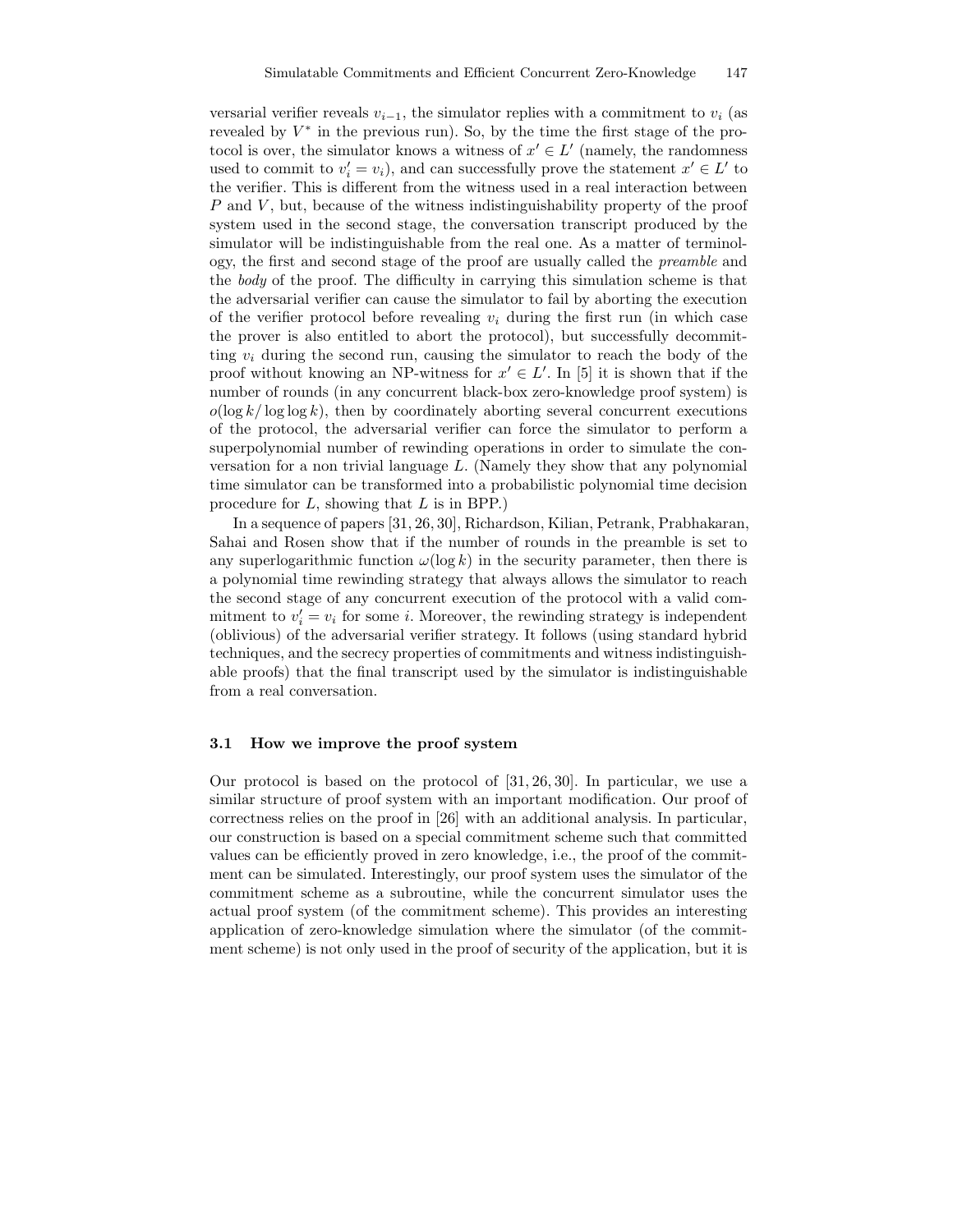actually invoked by the protocol. Thus, the efficiency of the application directly depends on the efficiency of the simulator.<sup>3</sup>

The main differences between our proof system and the proof systems in [31, 26, 30] is that we use a specific commitment scheme with some interesting properties and that we do not invoke a general zero-knowledge proof for an NP-Complete problem. Instead, we start with any public coins zero-knowledge proof and extend it in an efficient manner making it concurrent. Furthermore, it is enough for us that the original proof system is honest-verifier zero-knowledge whereas the Kilian-Petrank transformation required a witness indistinguishable proof system that is good for any verifier.

It should be noted that the number of rounds in the protocols obtained applying our transformation depends on the number of rounds in the original public coin protocol. So, our protocol can have a larger number of rounds than protocols obtained invoking general results for NP (which employ a constant round protocol in the proof body, e.g., 5 rounds in the case of [19]). However, public coin HVZK protocols usually have only a small constant number of rounds (typically 3). So, for most cases of practical interest the round complexity of our protocols is comparable with (or even slightly better than) that of general results for NP. (We remark that since we only need protocols that are zeroknowledge with respect to the honest verifier, the soundness error can be made arbitrarily small by parallel repetition, without increasing the number of rounds of the original protocol.) More importantly, since our transformation does not invoke Cook's theorem, our protocols are much more efficient than protocols obtained from general results from a computational point of view. Details follow. Consider an NP language L. General completeness results immediately give a computational zero knowledge proof system that operates as follow. Let f be a polynomial time computable reduction from L to an NP-Complete problem  $C$  for which a zero-knowledge proof system is known. (E.g., the zero knowledge proof system for 3-colorable graphs of [19] used by [26, 30].) In order to prove that  $x \in L$ , both the prover and the verifier apply function f to x to obtain an instance  $f(x)$  of problem C. Finally the known proof system for NP-Complete language C is used to prove that  $f(x) \in C$ . Even if the proof system for C is reasonably efficient, this scheme hides a big computational overhead behind the application of the reduction function  $f$ . Typical reduction functions  $f$  perform some sort of gate-by-gate transformation, starting from the verification circuit for the instance-witness relation associated to NP language L. So, the size of the output of  $f$  is usually much bigger than the size of the original problem. In contrast, in our proof system the prover algorithm of the original public coin protocol is run unmodified, and the only overhead is a small number of additional public key operations. So, if we start from an efficient public coin protocol, the transformed protocol is also efficient enough to be run in practice.

<sup>3</sup> Such use of simulators within cryptographic protocols is not new, and it has occurred before for example in [8, 11].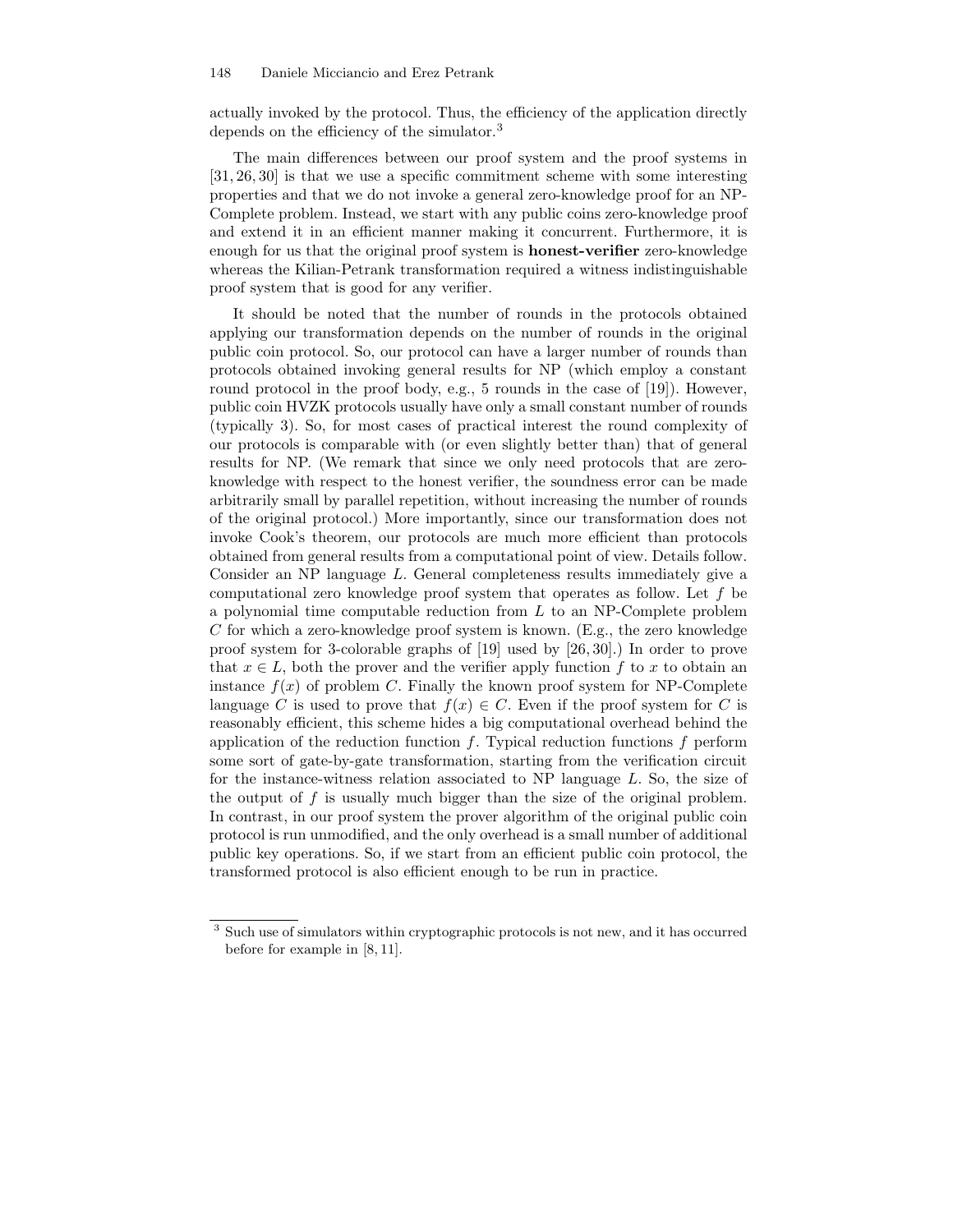## 4 Simulatable Commitments

We start by defining and constructing simulatable commitment schemes that satisfy some special properties. We will later use these commitment schemes for the efficient transformation from public coin honest verifier proofs into concurrent general zero knowledge proofs.

Simulatable commitment schemes satisfy the standard requirements of (noninteractive) commitment schemes with respect to secrecy and binding of a commitment phase and a reveal phase. In this section, we will be interested in commitments with perfect binding and computational secrecy properties.

We require two extra features of simulatable commitments. First, we require the existence of a proof system to show, given a pair of strings  $(c, v)$ , that c is a commitment to the value  $v$ . Second, we require a simulator for this proof system with some special properties. Let us start with the proof system. The prover (in this proof system) gets as an auxiliary input the randomness used to compute the commitment message, i.e., the string r such that  $c = \text{COMMIT}_r(v)$ . Informally this proof system has the following five properties:

- $-3$  Rounds: The prover sends the first message and the last. The verifier sends the second message. We denote these three messages by  $(m, q, a)$ . (Intuitively: message, query, answer.)
- Public Coins: The proof system is "public coin", meaning that the honest verifier chooses its message  $q$  uniformly at random from some prescribed set  $\omega$ .
- Perfect Completeness: If the input  $(c, v)$  satisfies the property that c is a commitment on  $v$ , then the prover produces a first message  $m$  such that for any possible verifier choice of  $q \in \mathcal{Q}$  the prover continues by outputting an a such that the verifier accepts the proof  $(m, q, a)$ .
- Optimal Soundness: We say that the soundness error of the proof is  $\epsilon$  if for any common input  $(c, v)$  that does not satisfy the property that c is a commitment on  $v$  the following holds. For any possible  $m$ , there are at most  $\epsilon \cdot |Q|$  strings q that can be answered by the prover. Namely, for at most  $\epsilon \cdot |\mathcal{Q}|$  strings q there exists a string a such that the verifier accepts  $(m, q, a)$ . We say that the soundness is *optimal* if for any possible  $m$  there is only one single  $q \in \mathcal{Q}$  that can be answered by the prover.
- $-$  *Efficiency:* The prover can be implemented as a polynomial time machine given a proof  $r$  that  $c$  is a commitment on  $v$ . Namely,  $r$  is a string such that  $c = \text{COMMIT}_r(v).$

Our second requirement of a simulatable commitment scheme is that there exists a (non-rewinding) simulator  $S$  for the view of the honest verifier in the above proof. We call a pair of strings  $(c, v)$  legitimate input if v is any string and c is a possible commitment  $c = \text{COMMIT}_r(v)$  to value v for some r. The following two distributions are polynomially indistinguishable over the set of legitimate pairs  $(c, v)$ :

1. Interactions with the honest verifier: Invoke the prover on input  $(c, v, r)$  (and uniformly chosen random coin tosses) to produce a first proof message  $m$ ,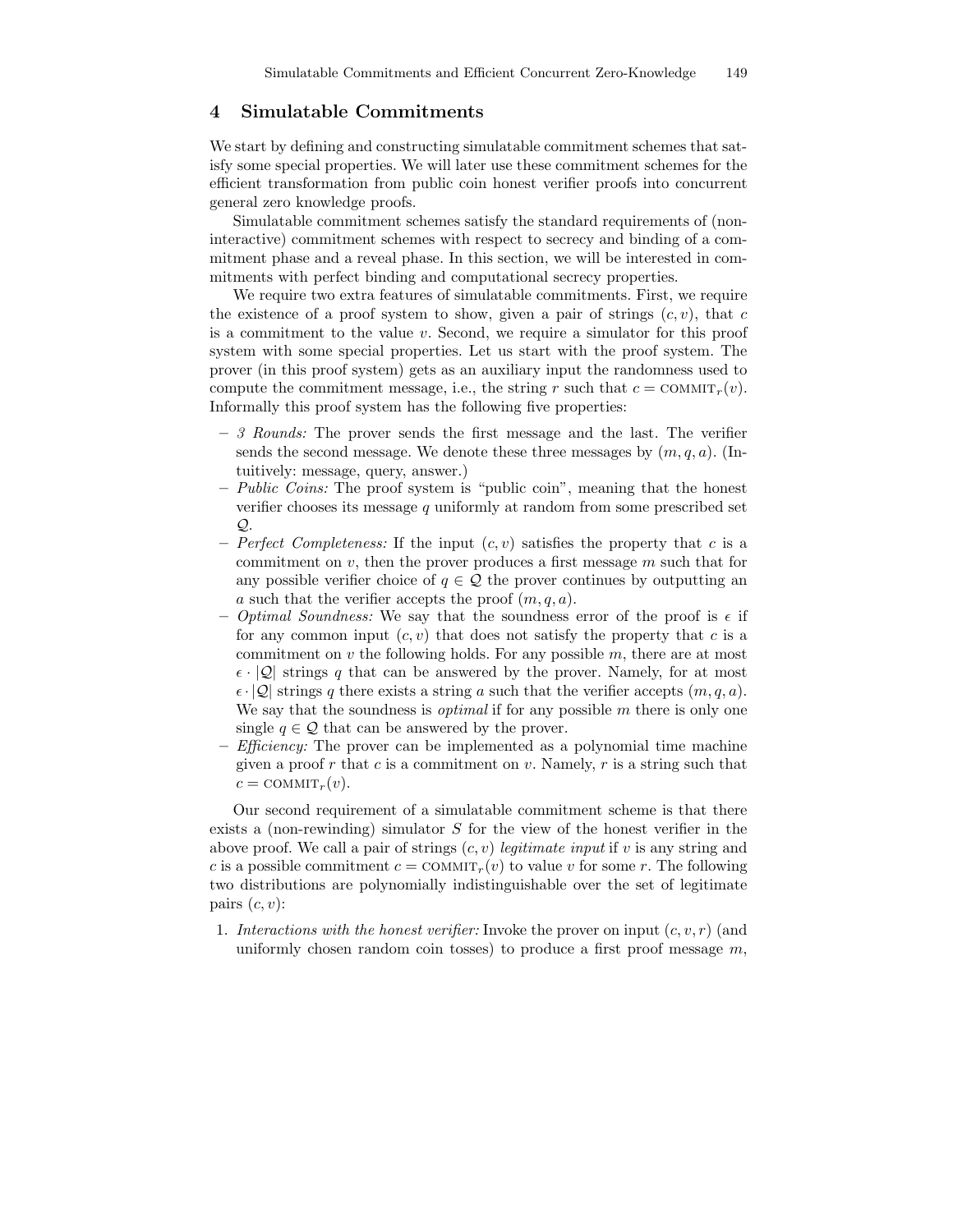choose uniformly at random a query  $q \in \mathcal{Q}$  and invoke the prover again with the chosen query  $q$  to get the third message  $q$ . The output is set to the computed triplet  $(m, q, a)$ .

2. Simulation of legitimate inputs: the output of simulator S on input  $(c, v)$ (and uniformly chosen random coin tosses).

Having stated the properties of the simulator, let us make an important claim about the output distribution of the simulator on "bad" inputs.

Claim. The following two distributions are polynomially indistinguishable over strings  $v$  in the domain of committable values.

- Simulation of random commitments  $\Omega_1(v)$ : Invoke the commitment scheme on v to get  $c = \text{COMMIT}_r(v)$  (using uniformly chosen random coin tosses r), invoke the simulator on input  $(c, v)$  (and uniformly chosen random coin tosses), and output the resulting triplet  $(m, q, a)$ .
- Simulation of random bad commitments  $\Omega_2(v)$ : Choose uniformly at random a value  $v'$  from the domain of committable values, invoke the commitment scheme on  $v'$  to get  $c = \text{COMMIT}(v')$  (using uniformly chosen random coin tosses), invoke the simulator on input  $(c, v)$  (and uniformly chosen random coin tosses), and output the resulting triplet  $(m, q, a)$ .

**Sketch of proof:** If the distributions  $\Omega_1(v)$  and  $\Omega_2(v)$  are polynomial time distinguishable then it contradicts the secrecy property of the commitment scheme. In order to check with polynomial advantage whether a commitment  $c$  is a valid commitment on a value  $v$  one may run the simulator on input  $(c, v)$  and use the given distinguisher to get a polynomial advantage. This contradicts the secrecy property of the commitment scheme.  $\Box$ 

To allow future reference to the prover machine, verifier machine and simulator, we adopt the following notations. The proof system is specified by a tuple  $(P_{com}^0, P_{com}^1, V_{com}, \mathcal{Q}, S_{com})$  where

- $-(P_{com}^0, P_{com}^1)$  is the prover strategy. More precisely,  $P_{com}^0$  is a probabilistic polynomial time algorithm that on input  $(c, v, r)$  such that COMMIT<sub>r</sub> $(v) = c$ , outputs the first prover message  $m$  and some state information  $s$ . On input  $(c, v, r)$ , state information s and challenge q,  $P_{com}^1$  outputs an "answer" a to challenge q.
- $Q$  is the set of possible challenges and  $V_{com}$  is a (deterministic) polynomial time verification procedure that on input a transcript  $(c, v, m, q, a)$  either accepts or rejects the input.
- $S_{com}$  is a probabilistic polynomial time algorithm that on input a pair  $(c, v)$ of a value v and a commitment c, outputs a transcript  $(m, q, a)$  distributed as described above.

#### 4.1 Using simulatable commitments

We will build a commitment scheme with optimal soundness. Let us point out an important feature of this scheme, that allows this proof system to serve as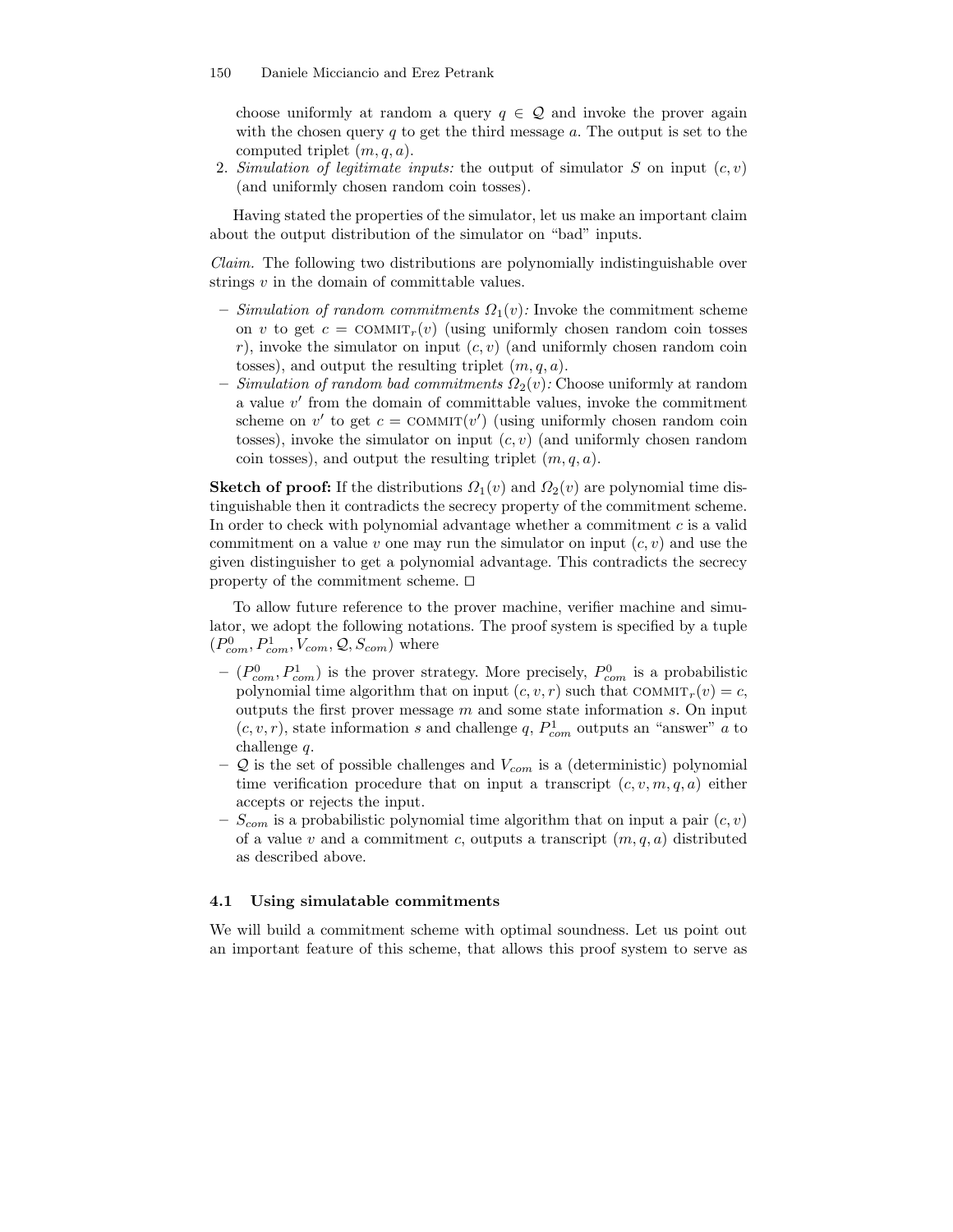a building block in our zero-knowledge proof. If the common input is  $(c, v)$  and c is **not** a commitment to v, then once m is fixed, a matching q is completely determined. No other  $q \in \mathcal{Q}$  can be completed into a convincing proof  $(m, q, a)$ because of the optimal soundness property. On the other hand, if  $c$  is a commitment to v, then fixing m has no influence over q. Any  $q \in \mathcal{Q}$  can be completed into a triple  $(m, q, a)$  that convinces the verifier.

A polynomial time algorithm cannot tell whether a pair  $(c, v)$  is legitimate or not. Thus, the verifier or a distinguisher that looks at a proof transcript cannot tell if m determines q (i.e., the pair was bad) or the choice of m allows any  $q \in Q$ to be used next (i.e., the pair was good). The fact that any  $q \in Q$  can be chosen (for good input pairs) will give the prover an advantage: the power to select any value  $q \in \mathcal{Q}$  that can be answered, after m is fixed. Such *influence games* in which the prover has more influence if the input is legitimate, and less influence if it is not, have been used in previous zero-knowledge protocols. See for example [8, 11, 25].

We will now show how to obtain simulatable commitment schemes, and then proceed with using simulatable commitment to implement efficient concurrent zero knowledge proof systems (see Section 5 below).

#### 4.2 Commitment schemes based on DDH

In this section we construct a simulatable commitment scheme and prove its properties under the DDH assumption. We show that our commitment scheme admits a very efficient zero knowledge proof system with perfect completeness and optimal soundness, with a very efficient simulator. As noted earlier, in our application we will use the simulator of the proof system associated to the commitment scheme to build a concurrent zero knowledge protocol. Therefore, in order to get an efficient protocol, it is not enough to have a simulator that runs in polynomial time, but we need a simulator that is also reasonably efficient in practice.

Our scheme is based on exponentiation in finite groups, but it is quite different from other discrete logarithm based commitment schemes, like Pedersen's [29].<sup>4</sup> We assume a finite group G of large prime order Q such that the DDH problem in  $G$  is hard. We also assume that random elements of  $G$  can be efficiently generated, and membership in  $G$  can be decided efficiently.<sup>5</sup> We remark

<sup>&</sup>lt;sup>4</sup> In fact, Pedersen's algorithm is statistically hiding, and only computationally binding, so it would allow a computationally unbounded prover to cheat. Moreover, Pedersen's commitment does not have the simulatability property required by our application. Another commitment scheme based on discrete exponentiation is the trapdoor commitment of [17]. As Pedersen's, this commitment scheme is only computationally binding. Moreover, the scheme only allows to commit to single bit messages. On the other hand, like our scheme, the trapdoor commitment of [17] has some special property (the trapdoor) that makes it useful in their application.

 $^5$  Groups with the properties above are standard in cryptography. For concreteness, we exemplify a specific construction. The group  $G$  can be specified by two sufficiently large primes  $P, Q$  such that  $Q$  divides  $P - 1$ . The group  $G$  is the order  $Q$  subgroup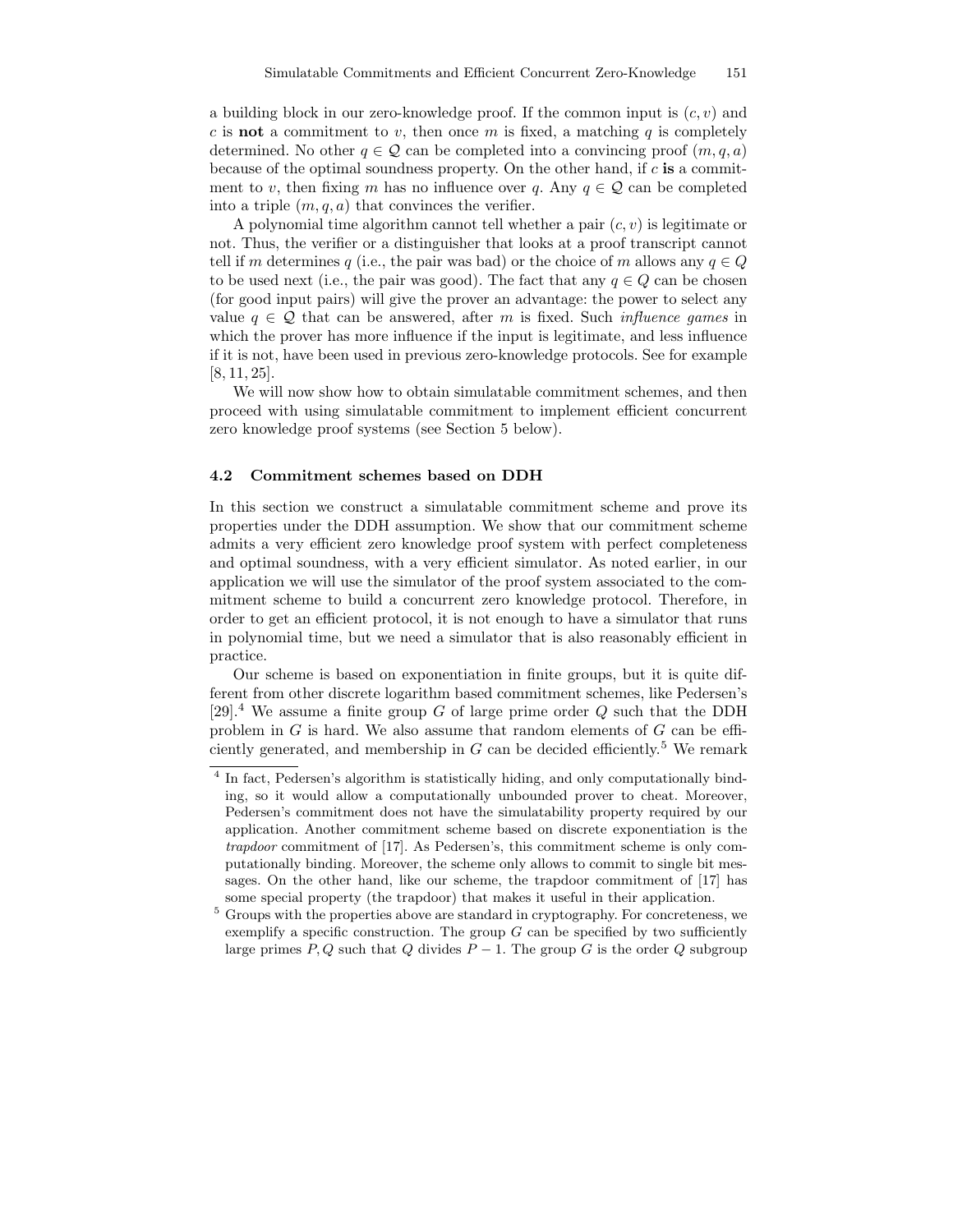that the hardness of the DDH problem in  $G$  is only used to protect the sender from a cheating receiver. So, one can let the sender choose group  $G$  and send its description to the receiver. In the sequel, we consider the group  $G$  (and its order Q) as fixed, and all arithmetic operations and equalities should be interpreted in group  $G$ , or modulo  $Q$  if they occur at an exponent.

In our commitment scheme, the prover first chooses two random elements  $g, h$  of  $G \setminus \{1\}$ . Elements  $g, h$  are sent to the receiver together with the actual commitment, and the receiver is responsible for checking that  $g$  and  $h$  generate  $G<sup>6</sup>$  However, the same  $g, h$  can be reused for many commitments. Parameters  $G, Q, g$  and h can be used to commit to any value in  $Q = \{0, \ldots, Q - 1\}.$ The commitment function is COMMIT<sub>r</sub> $(v) = (g^r, h^{r+v})$ , where  $v, r \in \mathcal{Q}$ . Upon receiving the commitment  $(\bar{g}, \bar{h})$ , the verifier checks that  $\bar{g}, \bar{h}$  belong to G. If this is the case, then  $(\bar{g}, \bar{h})$  can certainly be expressed as  $(g^r, h^{v+r})$ , for some (possibly unknown to the verifier) r and v, because g and h are generators for  $G.<sup>7</sup>$ 

Perfect binding: The binding property immediately follows (in an information theoretic manner) from the fact that g and h have order Q. Therefore,  $g^r, h^{r+v}$ uniquely determine the values of r and  $r + v \pmod{Q}$ , and so also the value of  $\upsilon$ .

Computational secrecy: The computational secrecy property immediately follows from the DDH assumption. Informally, since  $g$  is a generator it is possible to write  $h = g^{\omega}$  for some  $\omega \in \{0, \ldots, Q-1\}$ . Using this fact, the DDH assumption implies that it is impossible to distinguish (efficiently) between  $(g, h, g^r, h^r)$  for a uniform  $r \in \{0, \ldots, Q-1\}$  and  $(g, h, g^{r_1}, h^{r_2})$  for uniform  $r_1$  and  $r_2$  in  $\{0, \ldots, Q-1\}$ 1}. Computational secrecy follows. Formally, one has to use the self reducibility of the DDH problem. The details are omitted.

The proof system. We present a proof system to prove that  $(\hat{g}, \hat{h})$  is a commitment to v, i.e., that  $(\hat{g}, \hat{h}) = (g^r, h^{r+v})$  for some r. We specify a 3-round public coin proof system using the procedures  $P_{com}^0, P_{com}^1, Q, V_{com}$  introduced in the previous section. The common input to the proof is a tuple consisting of global parameters  $G, Q, g, h$ , commitment string  $(\hat{g}, h)$  and value v. The prover also gets NP-witness  $r$  as an auxiliary input. The query set is the same as the set of input values  $\mathcal{Q}$ . In the first stage the prover  $P_{com}^{\overline{0}}((\hat{g}, \hat{h}), v, r)$  outputs message  $(\bar{g}, \bar{h}) = (g^s, h^s)$  and state information s, where  $s \in \mathcal{Q}$  is chosen uniformly at random. The answer  $P_{com}^1((\hat{g}, \hat{h}), v, r, s, q)$  of the prover to query  $q \in \mathcal{Q}$  is  $a = qr + s \pmod{Q}$ . The verification procedure  $V((\hat{g}, \hat{h}), v, (\bar{g}, \bar{h}), q, a)$  accepts if and only if  $\hat{g}^q \bar{g} = g^a$  and  $(\hat{h}/h^v)^q \bar{h} = h^a$ .

of  $Z_P^*$ . These parameters can be chosen by the prover at random, and the verifier simply checks that  $P, Q$  are prime, and  $Q$  divides  $P-1$ . Membership of  $g$  in  $G$  can be easily decided checking that  $g^Q = 1 \pmod{P}$ . Finally, group G can be efficiently sampled by picking a random g' in  $Z_P$ , and computing  $g = (g')^{(P-1)/Q} \pmod{P}$ .

<sup>&</sup>lt;sup>6</sup> This is easily done checking membership  $g, h \in G$  and  $g, h \neq 1$ . Since group G has prime order, it follows that  $g$  and  $h$  are both generators for  $G$ .

 $^7$  This check is not essential for the standard commitment and decommitment operation, but it will be useful to give a proof system for the simulatable commitment.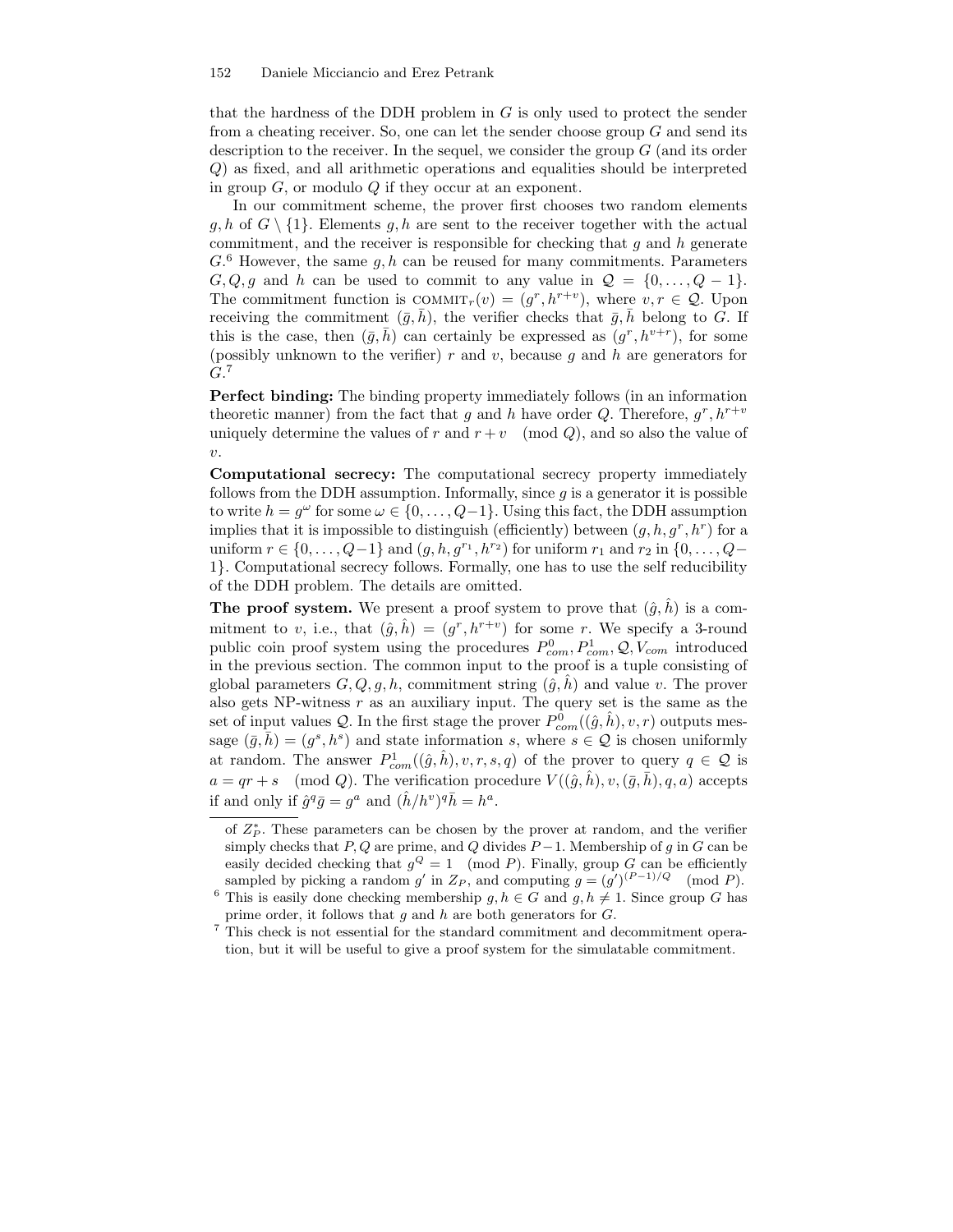It is easy to verify that the proof system has perfect completeness, i.e., if the prover follows the protocol it can answer any query  $q \in Q$  so as to make the verifier accept, and all procedures run in polynomial time. We now argue that the proof has optimal soundness. Assume that for some  $\bar{q}$ ,  $\bar{h}$ , there are two (distinct)  $q_1, q_2$  for which the prover can make the verifier accept, with answers  $a_1, a_2$  respectively. Since  $\hat{g}$  and  $\hat{h}$  belong to G we can write  $(\hat{g}, \hat{h}) = (g^r, h^{r+v'})$ for some r, v'. We want to prove that  $v' = v$ . From the last check performed by the verifier we know that  $\hat{g}^{q_i}\bar{g} = g^{a_i}$  and  $(\hat{h}/h^v)^{q_i}\bar{h} = h^{a_i}$  for  $i = 1, 2$ . It follows that  $\hat{g}^{q_1-q_2} = g^{a_1-a_2}$  and  $(\hat{h}/h^v)^{q_1-q_2} = h^{a_1-a_2}$ . Using  $h = g^{\omega}$  and  $(\hat{g}, \hat{h}) = (g^r, \tilde{h}^{r+v'}),$  we get

$$
g^{r\omega(q_1-q_2)} = \hat{g}^{(q_1-q_2)\omega} = g^{(a_1-a_2)\omega} = h^{(a_1-a_2)}
$$
  
=  $(\hat{h}/h^v)^{(q_1-q_2)} = g^{\omega(r+v'-v)(q_1-q_2)}$ .

Taking the quotient of the first and last term, and extracting the discrete logarithm to the base g, we get  $v(q_1 - q_2) = v'(q_1 - q_2) \pmod{Q}$ . So, if  $q_1 \neq q_2$ , then  $(q_1 - q_2)$  is invertible modulo Q (because  $0 \leq q_1, q_2 < Q$ ), and dividing by  $(q_1 - q_2)$  yields equality  $v = v'$ .

**The simulator.** It remains to show that there exists a simulator  $S_{com}((\hat{g}, \hat{h}), v)$ with the required properties (see Section 4). Here we describe the simple simulator. On input  $(\hat{g}, \hat{h})$  and v, the simulator chooses  $q, a \in \{0, ..., Q-1\}$  independently and uniformly at random and sets  $\bar{g} = g^a/\hat{g}^q$ ,  $\bar{h} = h^a/(\hat{h}/h^v)^q$ . The output of the simulator is  $((\bar{g}, h), q, a)$ . To see that the simulator outputs the correct distribution, we first check how the distribution of interactions of the prover with the honest verifier looks like. This distribution consists of triplets of the form  $((g^s, h^s), q, a)$ , where s and q are chosen uniformly at random in  $\{0,\ldots,Q-1\}$  and a is set to  $a = q \cdot r + s \pmod{Q}$ . The same distribution is obtained if one chooses  $q, a \in \{0, \ldots, Q-1\}$  independently and uniformly at random, and then sets  $s = a - q \cdot r \pmod{Q}$  and outputs  $((g^s, h^s), q, a)$ . The latter is the output distribution of the simulator on legitimate inputs. Thus, the simulator perfectly simulates the view of the honest verifier for any legitimate pair  $(c, v)$ , and the simulator does not rewind the verifier, as required by the definition of simulatable commitments.

### 5 Efficient Concurrent Zero Knowledge

In this section we show that any public coin honest verifier zero knowledge proof system can be efficiently transformed into a new proof system which is *concurrent* zero knowledge with respect to *any* verifier. The transformation is based on any simulatable and perfectly binding commitment scheme.

#### 5.1 An overview

We modify the concurrent zero-knowledge proof system of [31, 26, 30] in the following manner. We start with a similar preamble. The verifier begins by committing to  $\ell$  random strings  $v_1, \ldots, v_\ell$ , where  $\ell$  is any function asymptotically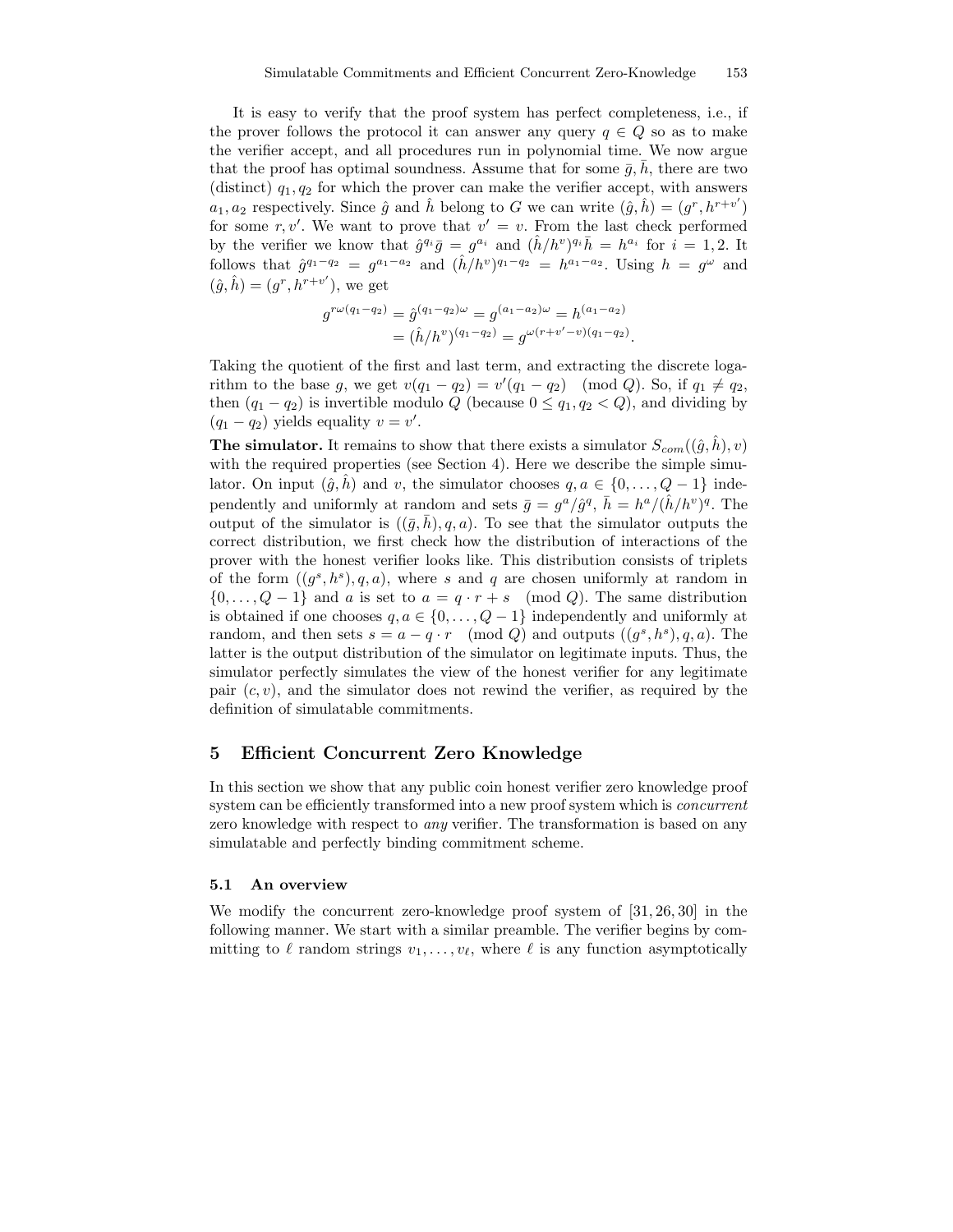larger than  $\log n$ . The verifier may use any efficient statistically hiding commitment scheme. As in the protocols of [31, 26, 30], the parties repeat for  $i = 1, \ldots, \ell$ the following steps: the prover commits to a random string  $v_i'$  and then the verifier reveals the string  $v_i$  opening the corresponding commitment sent in the first round. The prover uses a simulatable commitment scheme for his commitments. The real prover cannot hope to set  $v_i' = v_i$ , except with negligible probability. On the other hand, as shown in [31, 26, 30], the rewinding simulator may set  $v'_i = v_i$  for one of the rounds  $1 \leq i \leq \ell$ .

Next comes the body of the proof in which the prover shows that the input is in the language. Here we provide a mechanism by which the prover and the verifier together generate a random string to be used as the verifier's challenge in the original protocol. This random string is guaranteed to be uniformly chosen at random if both of the following two conditions hold:

- 1. The prover has not managed to set  $v'_i = v_i$  for any round  $1 \leq i \leq \ell$  in the preamble, and,
- 2. One of the parties (either the prover or the verifier) follows the protocol.

On the other hand, if  $v_i' = v_i$  for some i, then the prover has the power to set the outcome of the coin tossing protocol to any value of its choice. The random string output by this protocol is used to run the original public coins proof and show that the common input is in the language.

Completeness will easily follow. To show that soundness holds, we note that the prover can only break the first condition with negligible probability, and since the verifier follows the protocol, the random tape used is indeed random. Therefore, soundness follows from the soundness property of the original protocol.

To claim zero-knowledge we note that the simulator may set  $v_i' = v_i$  for one of the rounds  $1 \leq i \leq \ell$  even in the concurrent setting. Using this, the simulator gets control over the choice of the coin tosses for each of the rounds in the body of the protocol. Therefore, it can use the following strategy. Run the simulator of the original (honest verifier, non concurrent) proof system. This yields a transcript of the body of the proof that is indistinguishable from the actual original interactive proof. The simulator then forces the body of the concurrent proof be this output of the original simulation. Doing this requires control over the choice of the verifier random coin tosses in the simulated protocol, which he has, given that  $v_i' = v_i.$ 

We proceed with a formal description of the protocol and simulation.

#### 5.2 The protocol

Let COMMIT be a simulatable perfectly binding commitment scheme, and let  $(P_{com}^0, P_{com}^1, V_{com}^1, \mathcal{Q}, S_{com})$  be the corresponding proof system and simulator. Let also  $(P_L, V_L)$  be any public coin honest verifier zero knowledge proof system for some language L. Let  $2k + 1$  be the number of rounds of the (original) protocol. Without loss of generality we assume that the verifier messages are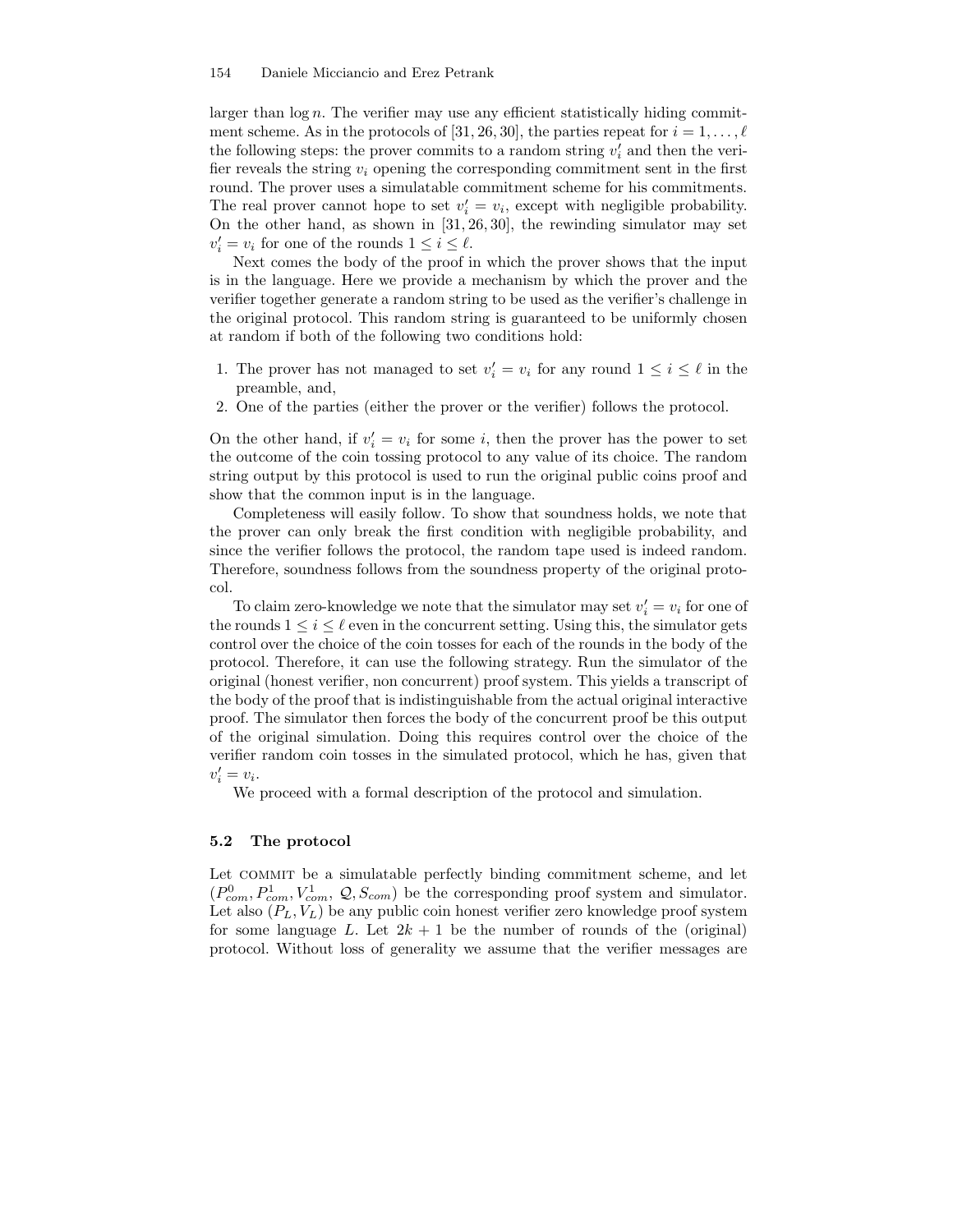chosen from a set  $\mathcal{Q}$ .<sup>8</sup> More precisely, the prover  $P_L$  is an algorithm that on input a string  $x \in L$ , some randomness  $r_L$ , and a sequence of messages  $q_1, \ldots, q_i$ , (for  $1 \leq i \leq k$ ) outputs the next prover message  $p_{i+1}$ . The verifier algorithm answers each prover message  $p_i$  with a random and independently chosen  $q_i$ , and at the end of the interaction applies a verification procedure  $V_L(x, p_1, q_1, \ldots, p_k)$ to determine whether to accept or reject x.

We show how to combine  $(P_L, V_L)$  and the commitment scheme to design a new interactive proof system for language L. Let  $\ell(n)$  be any function such that  $\ell(n) = \omega(\log n)$ . In what follows  $\ell = \ell(|x|)$ . The new proof system is the following.

- 1. The verifier chooses uniformly at random a sequence of values  $v_1, \ldots, v_\ell$  from an exponentially large set V. The verifier commits to the values  $v_1, \ldots, v_\ell$  in the sequence using a perfectly hiding commitment scheme. The commitments are sent to the prover.
- 2. The following two steps are executed for  $i = 1, \ldots, \ell$ 
	- (a) The prover chooses uniformly at random a value  $v_i' \in V$ , computes a commitment  $c_i = \text{COMMIT}_r(v'_i)$  using a simulatable commitment scheme (and fresh randomness  $r$  each time), and sends the commitment to the verifier.
	- (b) The verifier opens  $v_i$ . If at any point the verifier does not open the commitment properly, the prover aborts the execution of the protocol.
- 3. The following four steps are executed for  $i = 1, \ldots, k$ . Steps (c) and (d) below can be merged with steps (a) and (b) of the following iteration.
	- (a) For all  $j = 1, \ldots, \ell$ , the prover runs the simulator  $S_{com}$  on input  $(c_i, v_i)$ to obtain transcript  $(m_{i,j}, q_{i,j}, a_{i,j})$ . (Informally, here the prover uses the simulator to "pretend" that his guess  $c_i$  for  $v_i$  was correct.) Then it computes  $p_i = P_L(x, r, q_1, \ldots, q_{i-1})$  and sends  $(m_{i,1}, \ldots, m_{i,\ell}, p_i)$  to the verifier.
	- (b) The verifier picks a randomly chosen  $q_i^\prime$  and sends it to the prover.
	- (c) The prover computes  $q_i = \bigoplus_j q_{i,j} \oplus q'_i$  and sends  $q_{i,1}, q_{i,2}, \ldots, q_{i,\ell}$  and  $a_{i,1}, a_{i,2}, \ldots, a_{i,\ell}$  to the verifier.
	- (d) The verifier checks that  $V_{com}(c_j, v_j, m_{i,j}, q_{i,j}, a_{i,j}) = accept$  for all  $j =$  $1, \ldots, \ell$  and computes  $q_i = \bigoplus_j q_{i,j} \oplus q_i'.$
- 4. The prover computes  $p_{k+1} = P_L(\mathbf{x}, r, q_1, \dots, q_k)$  and sends  $p_{k+1}$  to the verifier.
- 5. The verifier accepts if and only if  $V_L$  accepts  $(p_1, q_1, \ldots, q_k, p_{k+1})$ .

In what follows, we denote Steps (1) and (2) as the *preamble* of the proof. Step  $(3)$  is the *body* of the proof. We now state the main theorem.

**Theorem 1.** Let  $(P_L, V_L)$  be an interactive proof (or argument) system for a language L such that the proof is honest verifier public coins auxiliary input zeroknowledge proof system for L and such that the prover can be implemented as an

<sup>8</sup> Shorter messages can be emulated by letting the prover ignore part of the message, while longer messages can be emulated by concatenating several blocks.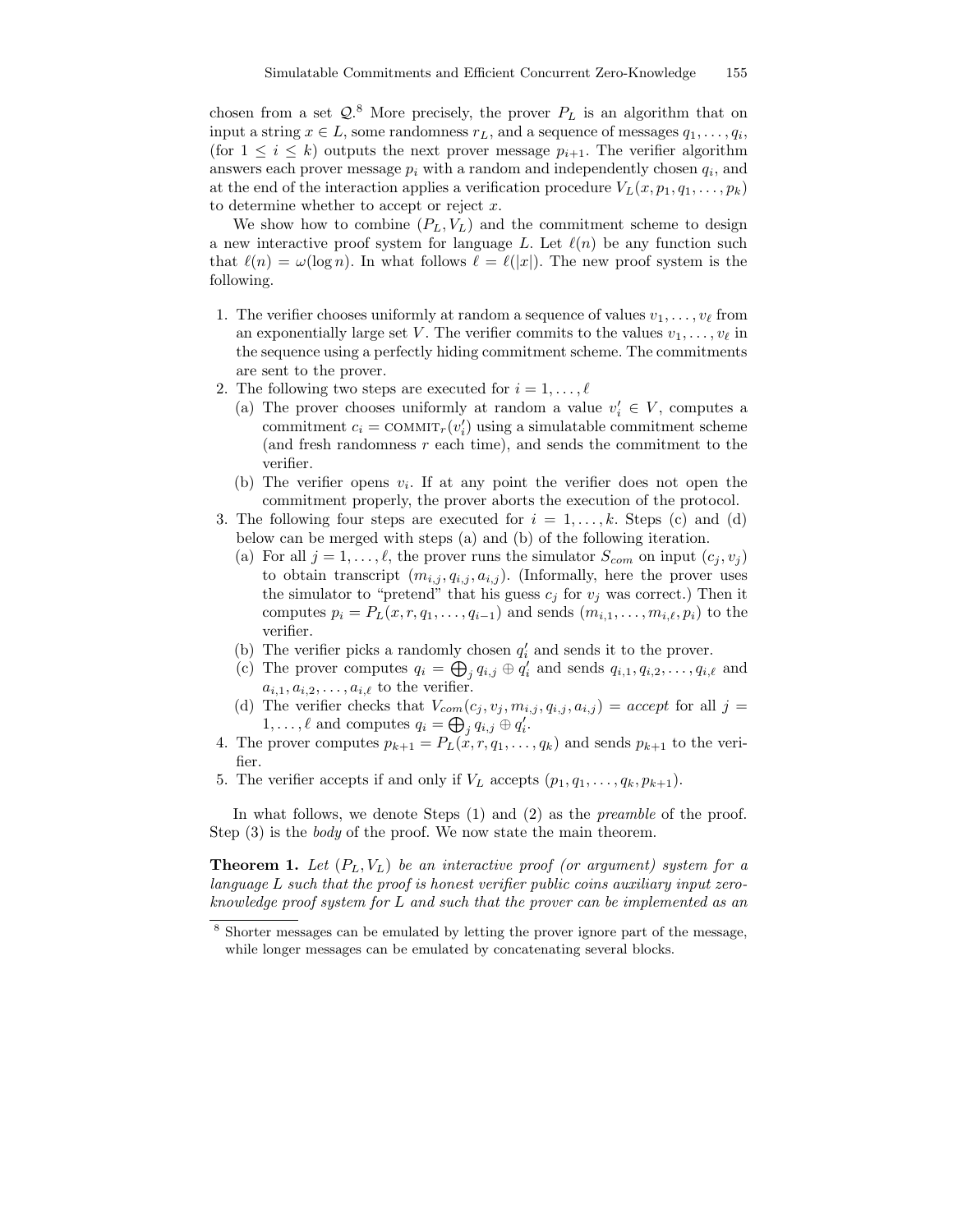efficient machine given a witness to the input being in the language. Then the above protocol is an interactive proof for L with the following properties. (1) If the original protocol  $(P_L, V_L)$  has completeness and soundness errors (err<sub>c</sub>, err<sub>s</sub>), then the new protocol has errors  $(err_c + \epsilon_1, err_s + \epsilon_2)$  where  $\epsilon_1$  and  $\epsilon_2$  are negligible functions. (2) The prover of the above protocol works in polynomial time given black box access to the prover  $P_L$  and to the simulator  $S_{com}$ . In particular, if L is in NP and  $P<sub>L</sub>$  can be implemented efficiently given an NP-witness for x, then also the new prover has an efficient implementation given the NP witness. (3) The protocol is concurrent zero-knowledge via black box simulation. The simulator for the new protocol works in polynomial time given black box access to the verifier  $V^*$ , to the simulator  $S_L$  guaranteed for the view of the honest  $V_L$ in the original interaction, and to the machines  $P_{com}$ ,  $S_{com}$  guaranteed for the simulatable commitment scheme.

For lack of space in this abridged version of the paper, we do not include the proof of the theorem, and the efficiency analysis of the protocol. These two are provided in our full paper.

# 6 From honest verifier to (non-concurrent) general zero knowledge

A simplification of the above protocol yields a transformation of any honest verifier zero-knowledge proof into a normal zero-knowledge proof, yet without achieving robustness to concurrent composition. Namely, here the goal is to remove the honest verifier restriction for standard zero-knowledge proof systems. The transformation incurs very low overhead on the original protocol. To do this, we note that it is enough to use  $\ell = 1$  when concurrent sessions are not considered. Since we can always rewind the verifier without a cost in concurrent sessions, we can always set  $v_1' = v_1$  and use it in the body of the proof. The cost of this transformation for an honest-verifier public-coins zero-knowledge interactive proof that has  $2k + 1$  rounds is an addition of  $4k + 2$  exponentiations. The increase in round complexity is only by 3 rounds. At this low cost, we remove the honest-verifier restriction from any public-coins honest-verifier computational zero-knowledge interactive-proof. The theorem follows.

**Theorem 2.** Let  $(P_L, V_L)$  be an interactive proof system (or argument) for a language L such that the proof is honest verifier public coins auxiliary input zeroknowledge proof system for L and such that the prover can be implemented as an efficient machine given a witness to the input being in the language. Then the protocol of Section 5.2 with  $\ell = 1$  is an interactive proof for L with the following properties. (1) If the original protocol  $(P_L, V_L)$  has completeness and soundness errors (err<sub>c</sub>, err<sub>s</sub>), then the new protocol has errors (err<sub>c</sub>, err<sub>s</sub> + 1/|V|), where  $|V|$  is superpolynomial in the security parameter. (2) The prover of the above protocol works in polynomial time given black box access to the prover  $P_L$  and to the simulator  $S_{com}$ . In particular, if L is in NP and  $P_L$  can be implemented efficiently given an NP-witness for  $x$ , then also the new prover has an efficient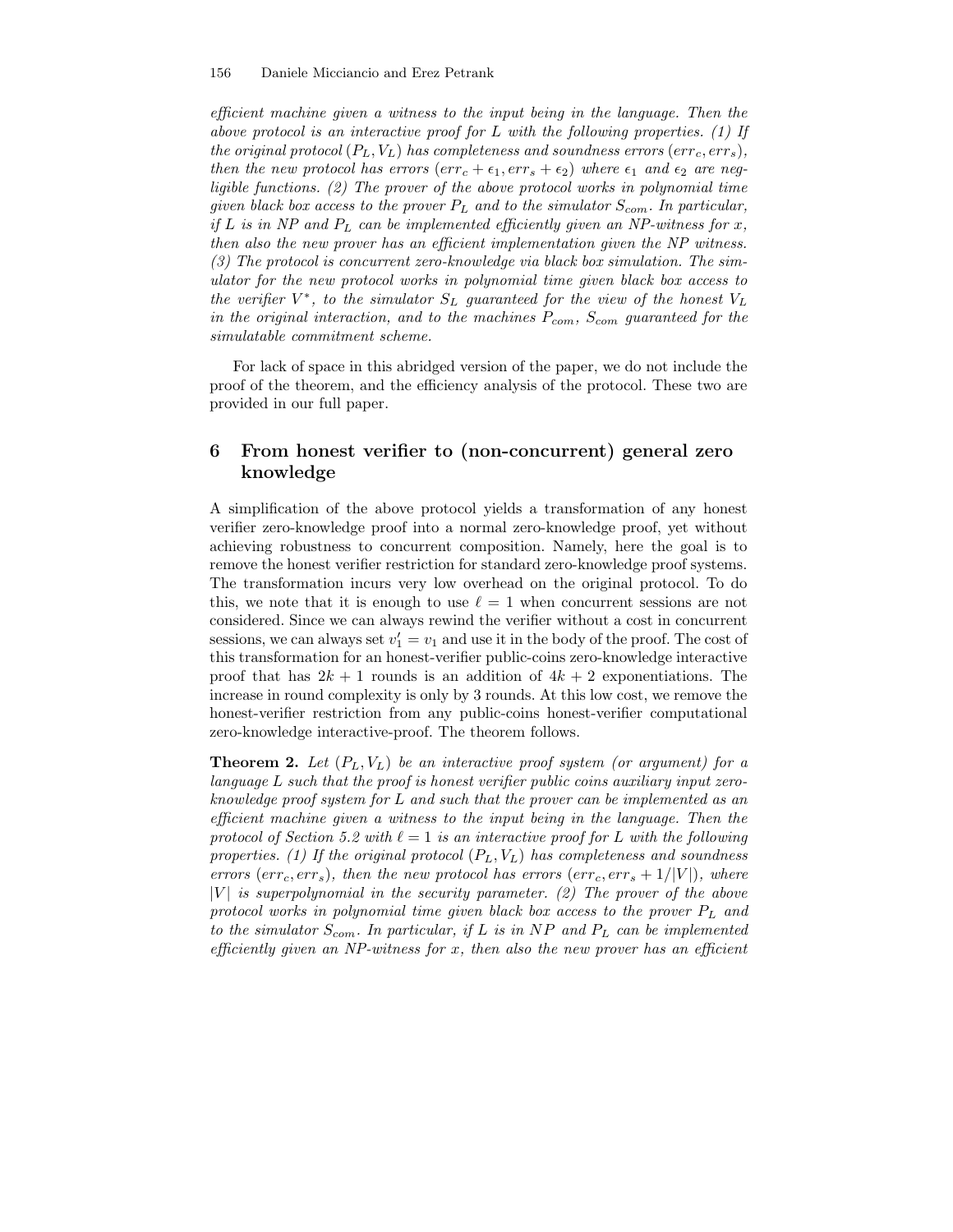implementation given the NP witness. (3) The protocol is zero-knowledge via black box simulation. The simulator for the new protocols works in polynomial time given black box access to the cheating verifier  $V^*$ , to the simulator  $S_L$  for the view of the honest  $V_L$  in the original interaction, and to the prover and simulator protocols  $P_{com}$ ,  $S_{com}$  of the simulatable commitment scheme.

# 7 Conclusion

We have shown that any public coin honest verifier zero knowledge protocol can be efficiently transformed into a black box concurrent zero knowledge one. The cost of the transformation is close to optimal: the number of rounds is increased only by an additive term which is an arbitrarily small superlogarithmic function of the security parameter, and the communication complexity of each round is also increased by the same superlogarithmic additive term.

Our solution corresponds to a clever instantiation of the scheme of Kilian, Petrank, and Richardson with a specific commitment scheme and proof system satisfying some special properties, thereby avoiding the use of generic results about zero knowledge proofs for problems in NP, which although polynomial are not practical.

Beside the specific proof system presented in this paper, our construction demonstrates that even generic constructions as the one in [26, 30] that are usually interpreted as mere plausibility results can lead to efficient protocols when properly instantiated.

# 8 Acknowledgment

We thank the anonymous referees for their deep remarks.

## References

- 1. B. Barak. How to Go Beyond The Black-Box Simulation Barrier. In Proceedings of the 42nd Annual Symposium on Foundations of Computer Science - FOCS 2001, pages 106–115, Las Vegas, Nevada, USA, Oct. 2001. IEEE.
- 2. M. Ben-Or, O. Goldreich, S. Goldwasser, J. Håstad, J. Kilian, S. Micali, and P. Rogaway. Everything provable is provable in zero-knowledge. In S. Goldwasser, editor, Advances in cryptology - CRYPTO '88, Proceedings, volume 403 of Lecture Notes in Computer Science, pages 37–56, Santa Barbara, California, USA, Aug. 1988. Springer-Verlag.
- 3. G. Brassard, D. Chaum, and C. Crépeau. Minimum Disclosure Proofs of Knowledge. Journal of Computer and System Sciences, 37(2):156–189, Oct. 1988.
- 4. R. Canetti, O. Goldreich, S. Goldwasser, and S. Micali. Resettable zero-knowledge. Report TR99-042 (Revision 1), Electronic Colloquium on Computational Complexity (ECCC), Available at URL ftp://ftp.eccc.uni-trier.de/pub/eccc, 2000. Preliminary version in Proc. of STOC 2000.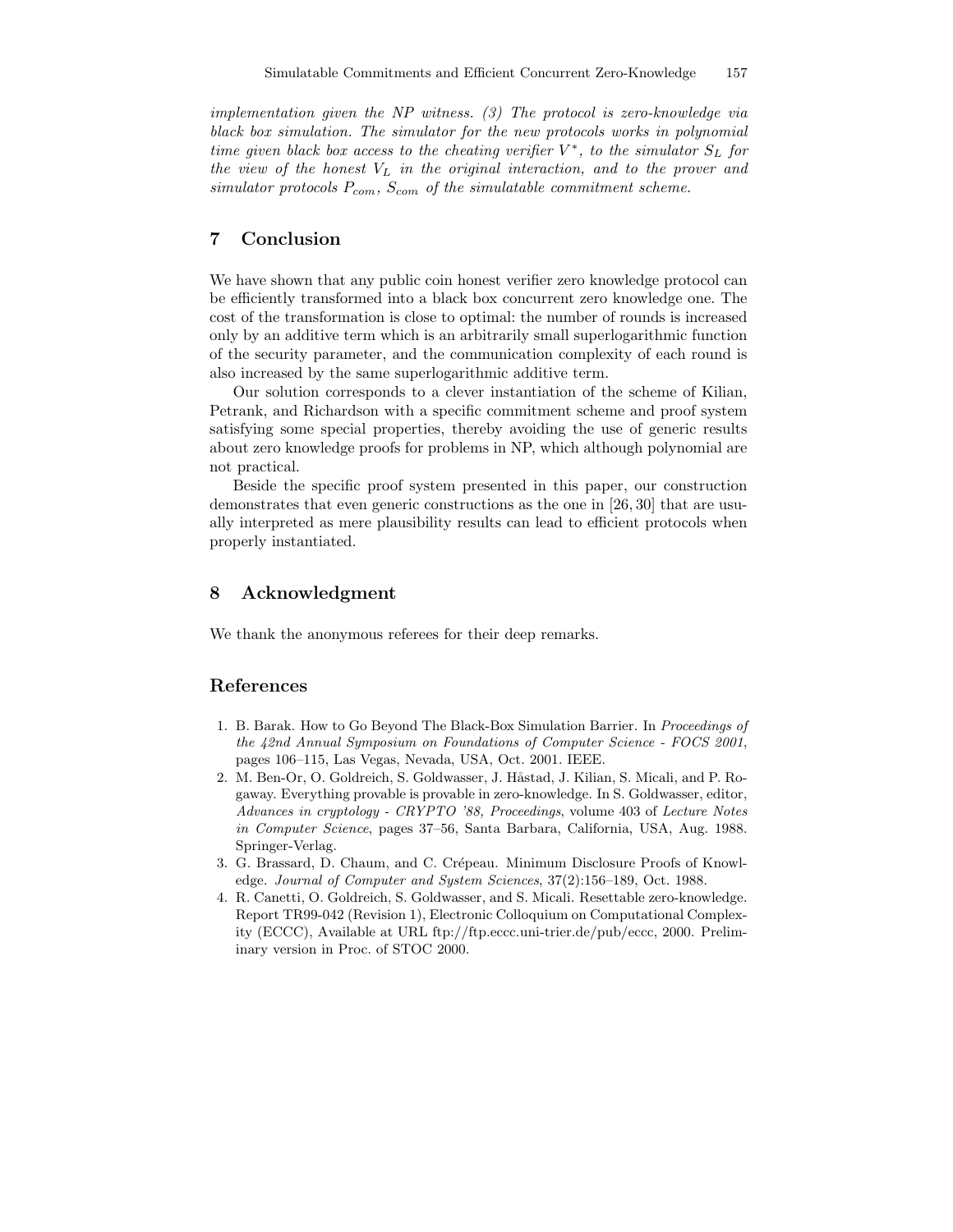- 5. R. Canetti, J. Kilian, E. Petrank, and A. Rosen. Black-box concurrent zeroknowledge requires  $\Omega(\log n)$  rounds. In Proceedings of the thirty-third Annual ACM Symposium on Theory of Computing - STOC 2001, pages 570–579, Heraklion, Crete, Greece, July 2001. ACM.
- 6. D. Chaum, I. Damgård, and J. van de Graaf. Multiparty computations ensuring secrecy of each party's input and correctness of the result. In C. Pomerance, editor, Advances in cryptology - CRYPTO '87, Proceedings, volume 293 of Lecture Notes in Computer Science, pages 87–119, Santa Barbara, California, USA, Aug. 1987. Springer-Verlag.
- 7. T. Cohen, J. Kilian, and E. Petrank. Responsive round complexity and concurrent Zero-Knowledge. In C. Boyd, editor, Advances in Cryptology - ASIACRYPT 2001, Proceedings of the 7th International Conference on the Theory and Application of Cryptology and Information Security, volume 2248 of Lecture Notes in Computer Science, pages 422–441, Gold Coast, Australia, Dec. 2001. Springer-Verlag.
- 8. I. Damgård and R. Cramer. On monotone function closure of statistical zeroknowledge. Technical Report 1996/003, IACR Cryptology ePrint Archive, Available at URL http://eprint.iacr.org/, 1996.
- 9. I. Damgård. Efficient concurrent zero-knowledge in the auxiliary string model. In B. Preneel, editor, Advances in Cryptology - EUROCRYPT 2000, Proceedings of the Internarional Conference on the Theory and Application of Cryptographic Techniques, volume 1807 of Lecture Notes in Computer Science, pages 418–430, Bruges, Belgium, May 2000. Springer-Verlag.
- 10. I. Damgård, T. P. Pedersen, and B. Pfitzmann. On the existence of statistically hiding bit commitment schemes and fail-stop signatures. Journal of Cryptology, 10(3):163–194, 1997. Preliminary version in Proc. of CRYPTO 93.
- 11. A. De Santis, G. Di Crescenzo, G. Persiano, and M. Yung. On monotone formula closure of SZK. In Proceedings of the 35th Annual Symposium on Foundations of Computer Science 1994 - FOCS '94, pages 454–465, Santa Fe, New Mexico, USA, Nov. 1994. IEEE.
- 12. G. Di Crescenzo and R. Ostrovsky. On Concurrent Zero-Knowledge with Preprocessing. In M. J. Wiener, editor, Advances in Cryptology - CRYPTO '99, Proceedings of the 19th Annual International Cryptology Conference, volume 1666 of Lecture Notes in Computer Science, pages 485–502, Santa Barbara, California, USA, Aug. 1999. Springer-Verlag.
- 13. C. Dwork, M. Naor, and A. Sahai. Concurrent zero-knowledge. In *Proceedings of* the thirtieth Annual ACM Symposium on Theory of Computing - STOC '98, pages 409–418, Dallas, Texas, USA, May 1998. ACM.
- 14. C. Dwork and A. Sahai. Concurrent zero-knowledge: Reducing the need for timing constraints. In H. Krawczyk, editor, Advances in Cryptology - CRYPTO '98, Proceedings of the 18th Annual International Cryptology Conference, volume 1462 of Lecture Notes in Computer Science, pages 442–457, Santa Barbara, California, USA, Aug. 1998. Springer-Verlag.
- 15. U. Feige. Alternative Models for Zero Knowledge Interactive Proofs. PhD thesis, Weizmann Institute of Science, Rehovot, Israel, 1990.
- 16. U. Feige, D. Lapidot, and A. Shamir. Multiple noninteractive zero knowledge proofs under general assumptions. SIAM Journal on Computing, 29(1):1–28, 1999. Preliminary version in Proc. of FOCS '90.
- 17. U. Feige and A. Shamir. Zero knowledge proofs of knowledge in two rounds. In G. Brassard, editor, Advances in cryptology - CRYPTO '89, Proceedings, volume 435 of Lecture Notes in Computer Science, pages 526–544, Santa Barbara, California, USA, Aug. 1989. Springer-Verlag.